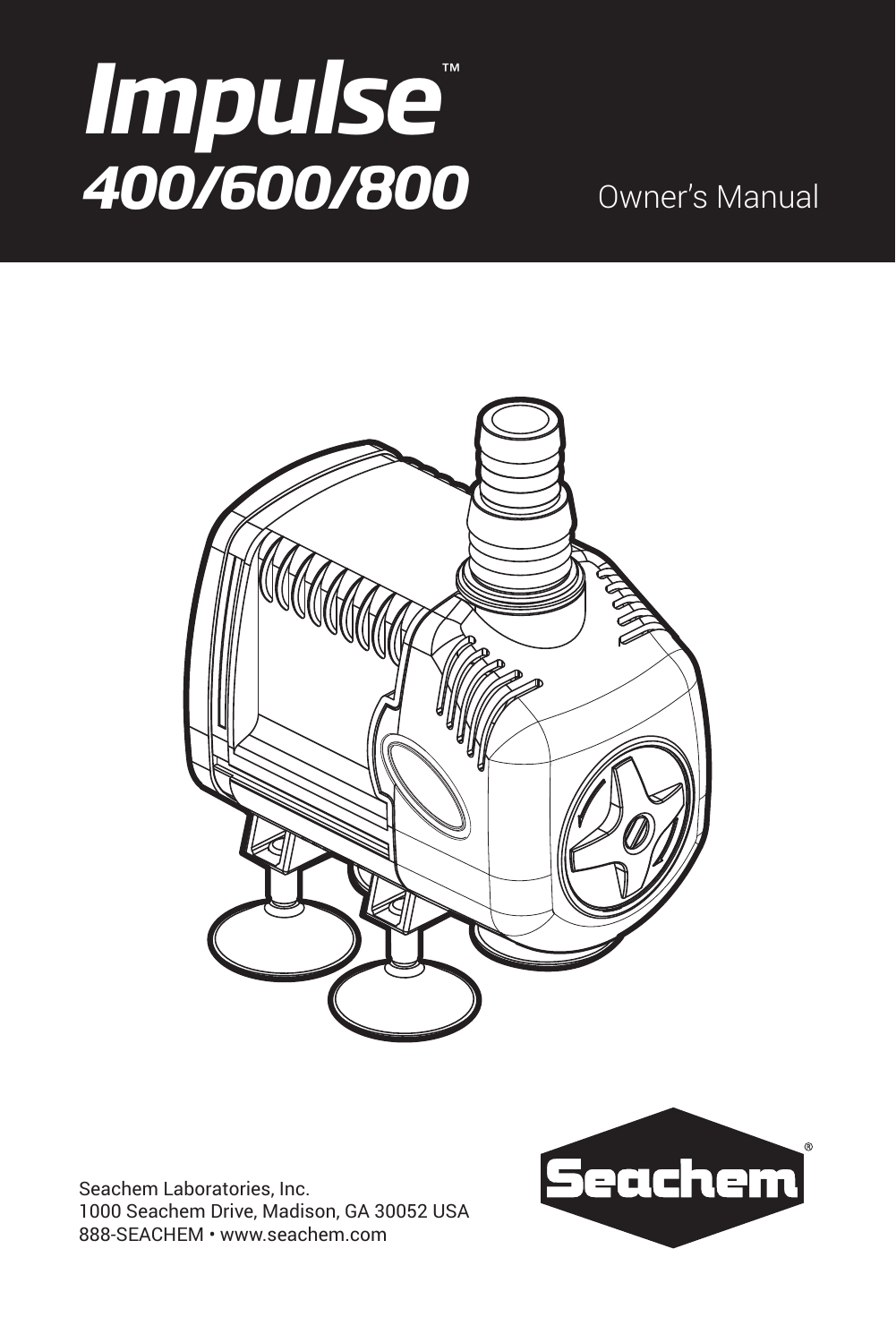## **WHAT'S INCLUDED**

**Qué está incluido | Fourni avec | Contenuto | O que esta incluido | Was enthalten ist Wat is inbegrepen | Содержимое**

### **Fig. 1**



- 1. Motor body
- 2. Impeller assembly
- 3. Water flow regulator
- 4. Threaded pre-chamber
- 5. Suction cups
- 6. Pump back cover
- 7. Threaded adaptors
- 8. Ring-nut
- 9. Intake grill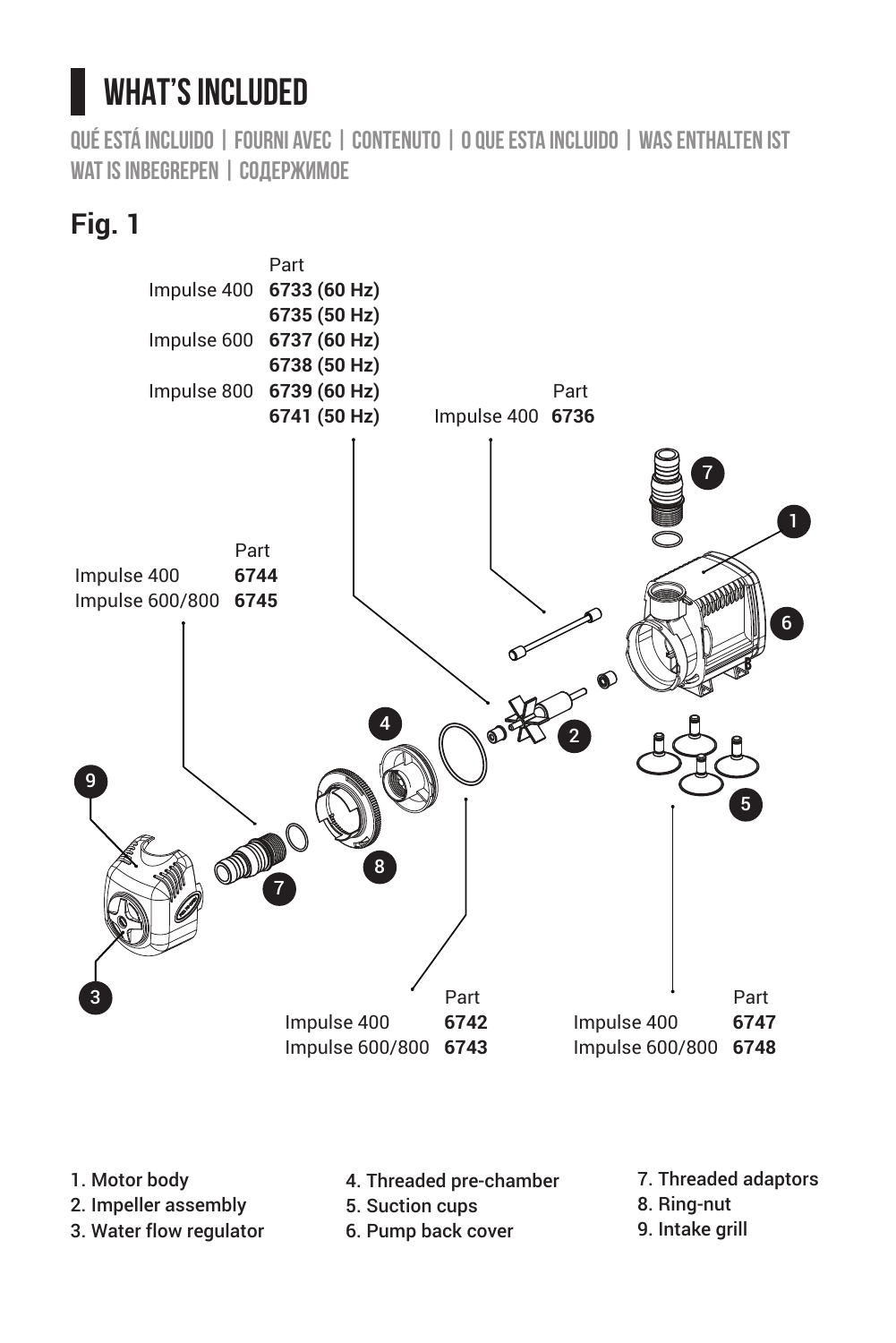## **TECHNICAL SPECIFICATIONS**

**Especificaciones | Spécifications | specificazioni | Especificações | Spezifikationen Specificaties| Характеристики**

### **Fig. 2**

| Impulse™ 400            |                     |                       |                         | Impulse™ 600        |                     |  |
|-------------------------|---------------------|-----------------------|-------------------------|---------------------|---------------------|--|
| <b>Max Flow</b><br>Rate | 1500 l/h            | 400 GPH               | <b>Max Flow</b><br>Rate | 2200 l/h            | 600 GPH             |  |
| Watts                   | 23 W<br>230 V 50 Hz | 23 W<br>120 V - 60 Hz | Watts                   | 32 W<br>230 V 50 Hz | 35 W<br>120 V 60 Hz |  |
| <b>Amperes</b>          | 0.17A               | 0.43A                 | <b>Amperes</b>          | 0.30A               | 0.65A               |  |
| <b>Head Max</b>         | 1.8 <sub>m</sub>    | 6 ft                  | <b>Head Max</b>         | 2.0 <sub>m</sub>    | 6.5 ft              |  |
| <b>Cord Length</b>      | 2.28 <sub>m</sub>   | 7.5 ft                | <b>Cord Length</b>      | $2.28$ m            | 7.5 ft              |  |
| Hose<br>Connector       | 15-20 mm            | $1/2$ " GAS           | Hose<br>Connector       | 21-26 mm            | 3/4" GAS            |  |

| Impulse™ 800            |                                     |          |  |  |  |
|-------------------------|-------------------------------------|----------|--|--|--|
| <b>Max Flow</b><br>Rate | 3000 Vh                             | 800 GPH  |  |  |  |
| Watts                   | 45 W<br>230 V - 50 Hz 120 V - 60 Hz | 48 W     |  |  |  |
| Amperes                 | 0.21A                               | 0.43A    |  |  |  |
| <b>Head Max</b>         | 3.0 <sub>m</sub>                    | 9.9 ft   |  |  |  |
| <b>Cord Lenath</b>      | 2.28 m                              | 7.5 ft   |  |  |  |
| Hose<br>Connector       | 21-26 mm                            | 3/4" GAS |  |  |  |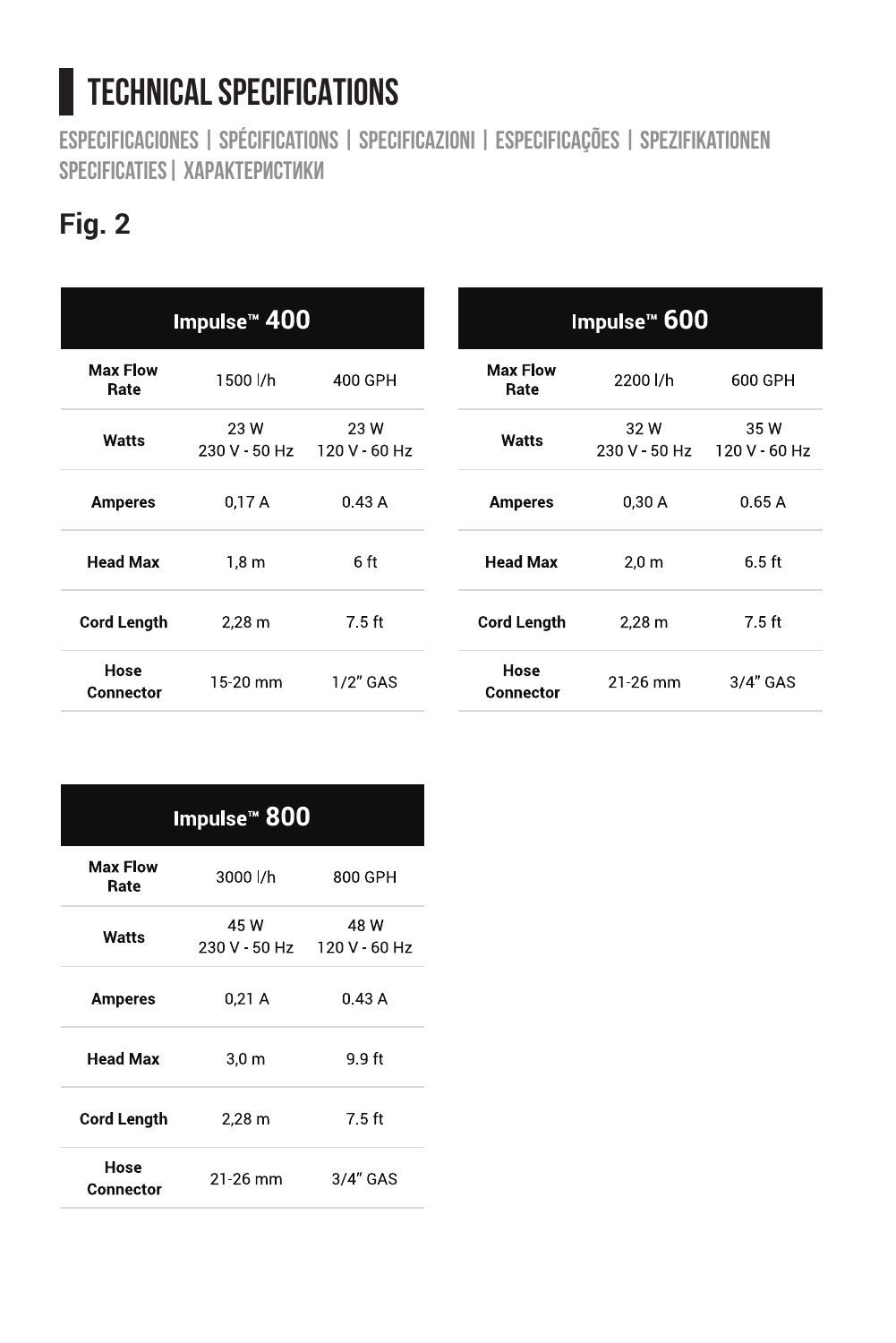## **IMPORTANT SAFETY INSTRUCTIONS**

**WARNING - To guard against injury, basic safety precautions should be observed, including the following:**

## **READ AND FOLLOW ALL SAFETY INSTRUCTIONS**

**DANGER**: To avoid possible electric shock, special care should be taken since water is employed in the use of aquarium equipment. For each of the following situations, do not attempt repairs by yourself; return the appliance to an authorized service facility for service or discard the appliance:

1) **CAUTION**: If the appliance falls into the water, DON'T reach for it! First unplug it and the retrieve it. If electrical components of the appliance get wet, unplug the appliance immediately. (Non-immersible equipment only)

2) If the appliance shows any sign of abnormal water leakage, immediately unplug it from the power source. (Non-immersible equipment only)

3) Carefully examine the appliance after installation. It should not be plugged in if there is water on parts not intended to be wet.

4) Do not operate any appliance if it has a damaged cord or plug, or if it is malfunctioning or has been dropped or damaged in any manner.

5) To avoid the possibility of the appliance plug or receptacle getting wet, position aquarium stand and tank or the fountain to one side of a wall-mounted receptacle to prevent water from dripping onto the receptacle or plug. A "drip-loop" shown in Figure A below should be arranged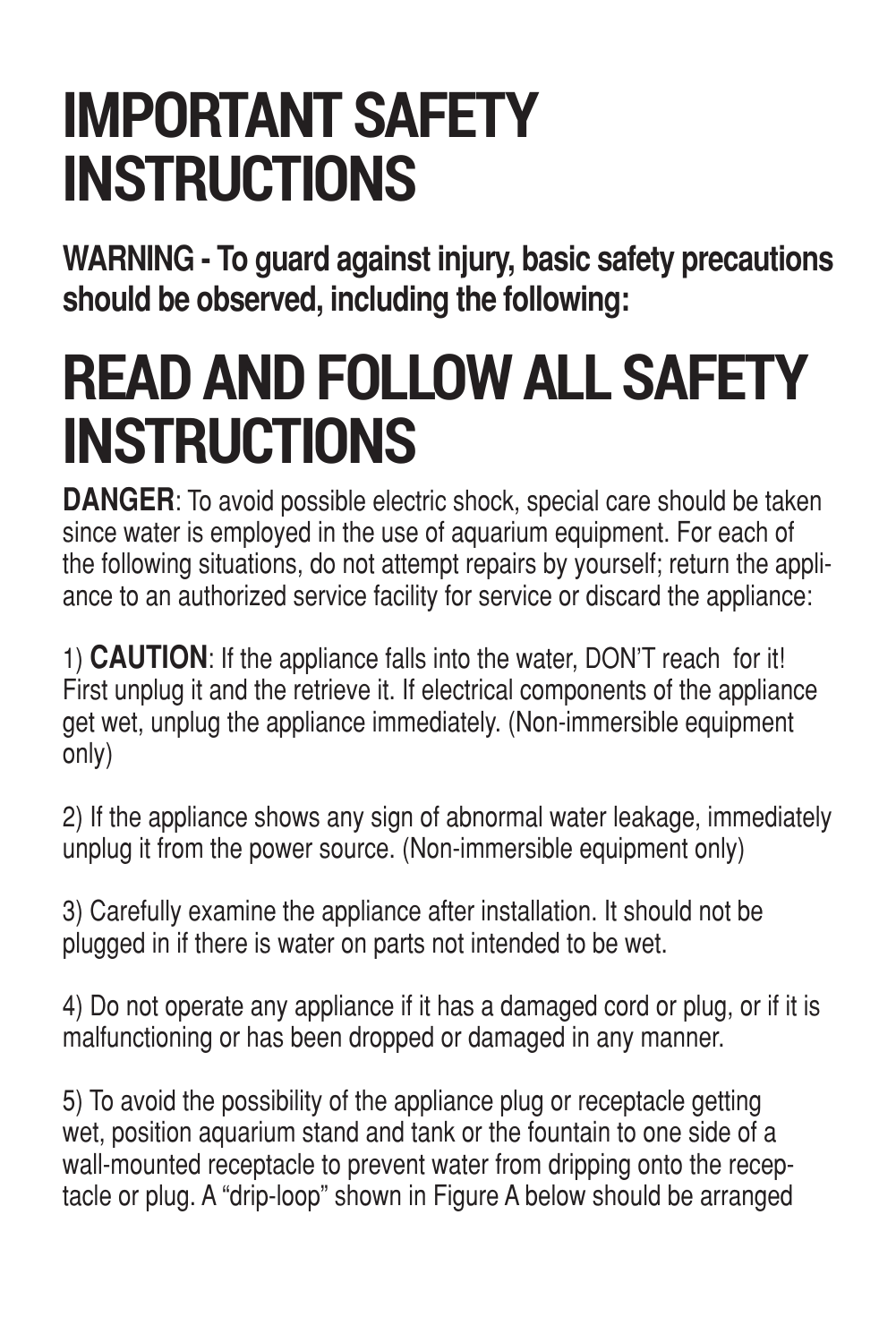by the user for each cord connecting an aquarium appliance to a receptacle. The "drip-loop" is the part of the cord below the level of the receptacle or the connector if an extension cord is used, to prevent water traveling along the cord and coming in contact with the receptacle. If the plug or receptacle does get wet, DON'T unplug the cord. Disconnect the fuse or circuit breaker that supplies power to appliance. Then unplug and





examine for presence of water in the receptacle.

6) Close supervision is necessary when any appliance is used by or near children.

7) To avoid injury, do not contact moving parts or hot parts such as heaters, reflectors, lamp bulbs and the like.

8) Always unplug an appliance from an outlet when not in use, before putting on or taking off parts and before cleaning. Never yank cord to pull plug from outlet. Grasp the plug and pull to disconnect.

9) Do not use an appliance for other than intended use. The use of attachments not recommended or sold by the appliance manufacturer may cause an unsafe condition.

10) Do not install or store the appliances where it will be exposed to the weather or to temperatures below freezing.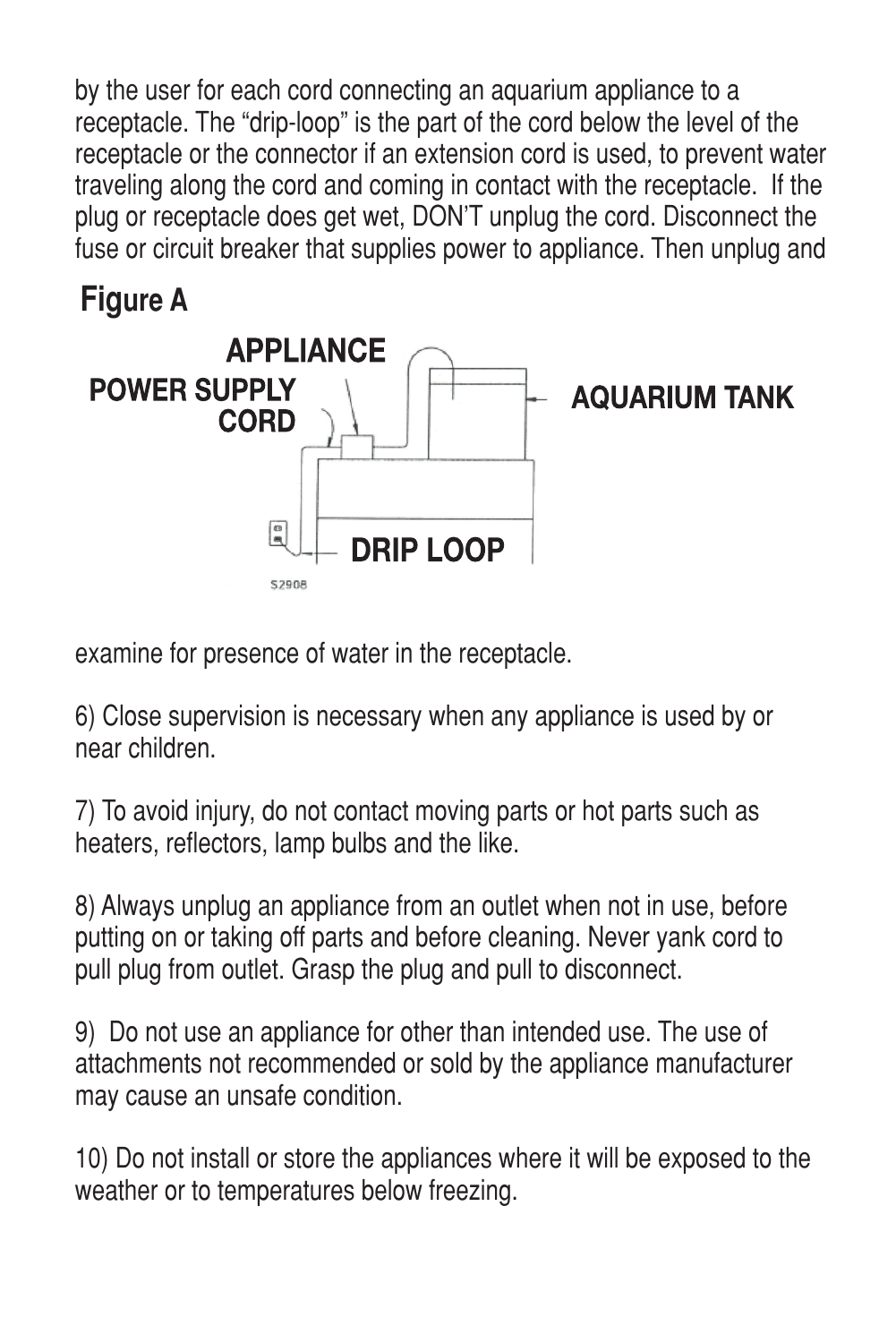11) Make sure an appliance mounted on a tank is securely installed before operating it.

12) Read and observe all the important notices of the appliance.

13) If an extension cord is necessary, a cord with a proper rating should be used. A cord rated for less amperes or watts than the appliance rating may overheat. Care should be taken to arrange the cord so that it will not be tripped over or pulled.

14) This appliance has a polarized plug (one blade is wider than other). As a safety feature, this plug will fit in a polarized outlet only one way. If the plug does not fit fully in the outlet, reverse the plug. If it still does not fit, contact a qualified electrician. Never use with an extension cord unless plug can be fully inserted. Do no attempt to defeat this safety feature.

**CAUTION**: Pump is to be connected to a circuit that is protected by a Ground Fault Circuit Interrupter

**WARNING**: To reduce the risk of electric shock, use only on portable self-contained fountains no larger than 5 feet in any dimension

# **SAVE THESE INSTRUCTIONS**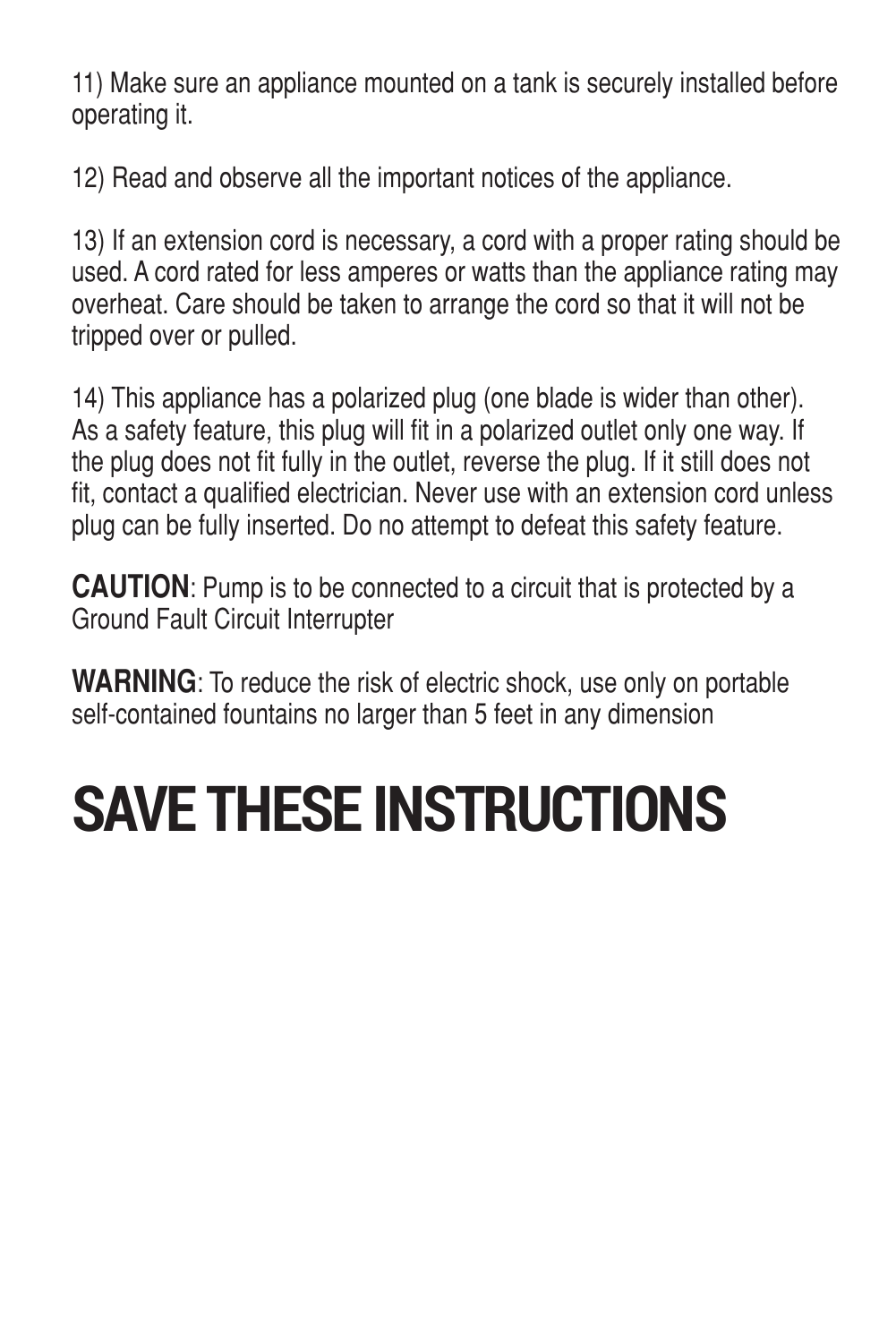## **CONSIGNES DE SÉCURITÉ IMPORTANTES**

**MISE EN GARDE : Afin de se protéger contre les blessures, des mesures de sécurité de base doivent être observées, y compris les suivantes:**

## **LIRE ET OBSERVER TOUTES LES CONSIGNES DE SÉCURITÉS**

**DANGER:** Pour éviter tout choc électrique, une grande prudence est de riqueur. Dans chacune des situations suivantes, ne pas essayer de réparer l'appareil soimême; l'expédier au fabricant pour réparation ou le jeter.

1) Dans le cas l'appareil tombe dans l'eau, ne pas se précipiter à le récupérer! Avant tout, débrancher-le de la prise. Si les composants électriques se mouillent, débrancher-le immédiatement (Uniquement pour produits non-submersibles).

2) Si l'appareil présente une fuite d'eau anormale, débrancher-le immédiatement de la source d'alimentation (Uniquement pour produits submersible).

3) Examiner soigneusement l'appareil après l'installation. Il ne doit pas être branché s'il y a de l'eau sur les pièces qui ne doivent pas être mouillées.

4) Ne pas faire fonctionner un appareil défectueux, dont le cordon électrique ou la fiche sont endommagés, ou qui a été échappé ou abîmé d'une façon quelconque.

5) Afin d'éviter que l'appareil ou la prise de courant soient mouillés, installer le cabinet de aquarium et le bac à côté d'une prise de courant pour empêcher l'eau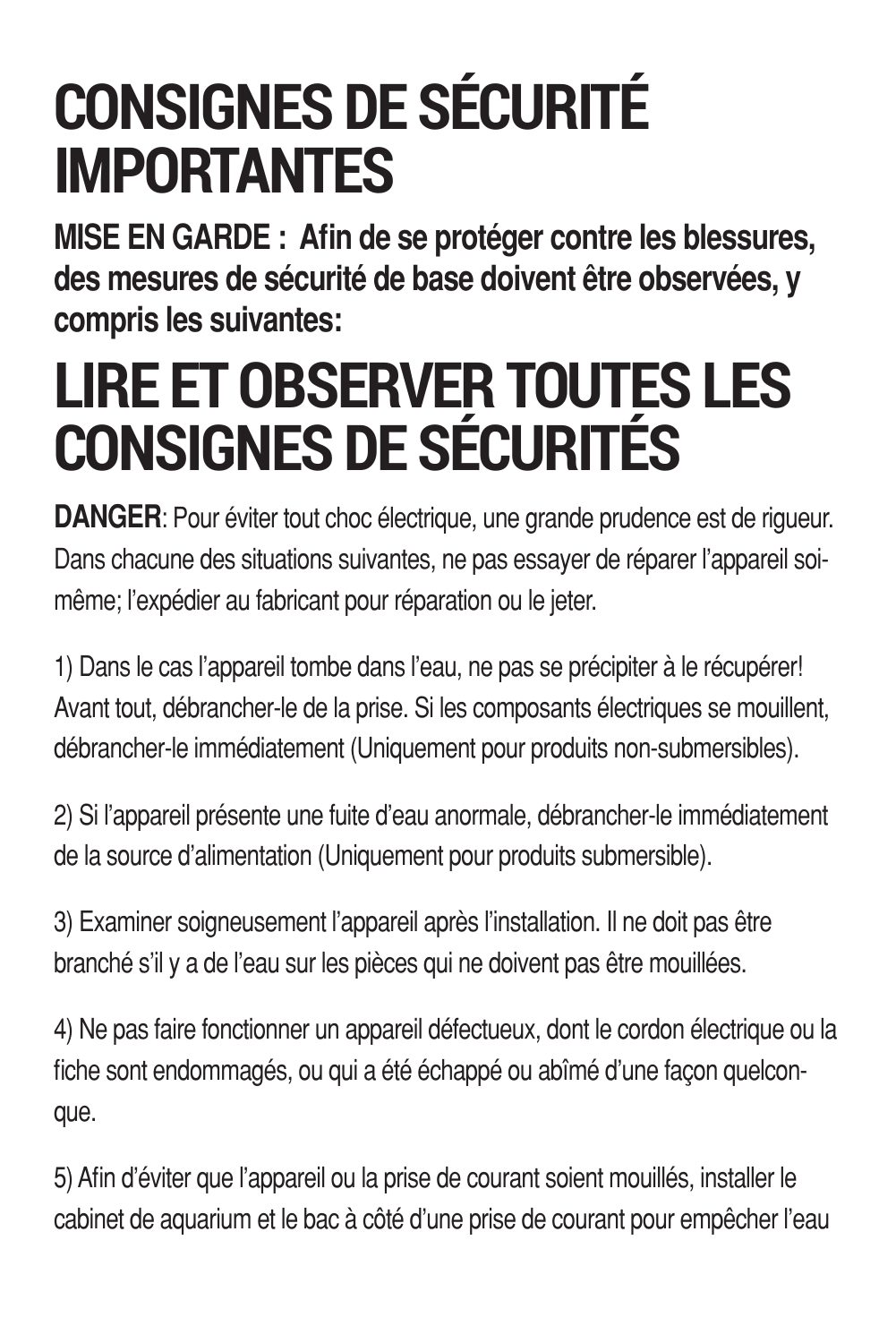de dégoutter sur la prise. L'utilisateur devrait faire une boucle d'égouttement (Fig. A) pour chaque cordon électrique branché d'un aquarium à une prise de courant. La boucle d'égouttement est la partie du cordon se trouvant sous le niveau de la prise de courant (ou le raccord si une rallonge électrique est utilisée), afin d'empêcher que l'eau circule le long du cordon électrique et entre en contact avec la prise de courant. Si la fiche ou la prise de courant sont mouillées, NE PAS débrancher le cordon électrique : débrancher d'abord le fusible ou disjoncteur qui fournit l'électricité à l'appareil et débrancher ensuite l'appareil en vérifiant qu'il n'y ait pas d'eau dans la prise.



6) Une surveillance étroite est requise lorsque l'appareil est utilisé par des enfants ou en leur présence.

7) Pour éviter les accidents, ne pas toucher les pièces en mouvement ou chaudes comme chau ages, ré ecteurs, ampoules, etc.

8) Toujours débrancher l'appareil quand il n'est pas utilisé, quand des pièces doivent être enlevées ou remplacées et avant l'entretien. Ne jamais tirer par le l pour débrancher l'appareil; prendre la che et débrancher l'appareil.

9) Ne pas utiliser un appareil pour un emploi autre que celui pour lequel il a été fabriqué. Les pièces non vendues ou non recommandées par le fabricant pourraient compromettre la sécurité de l'appareil.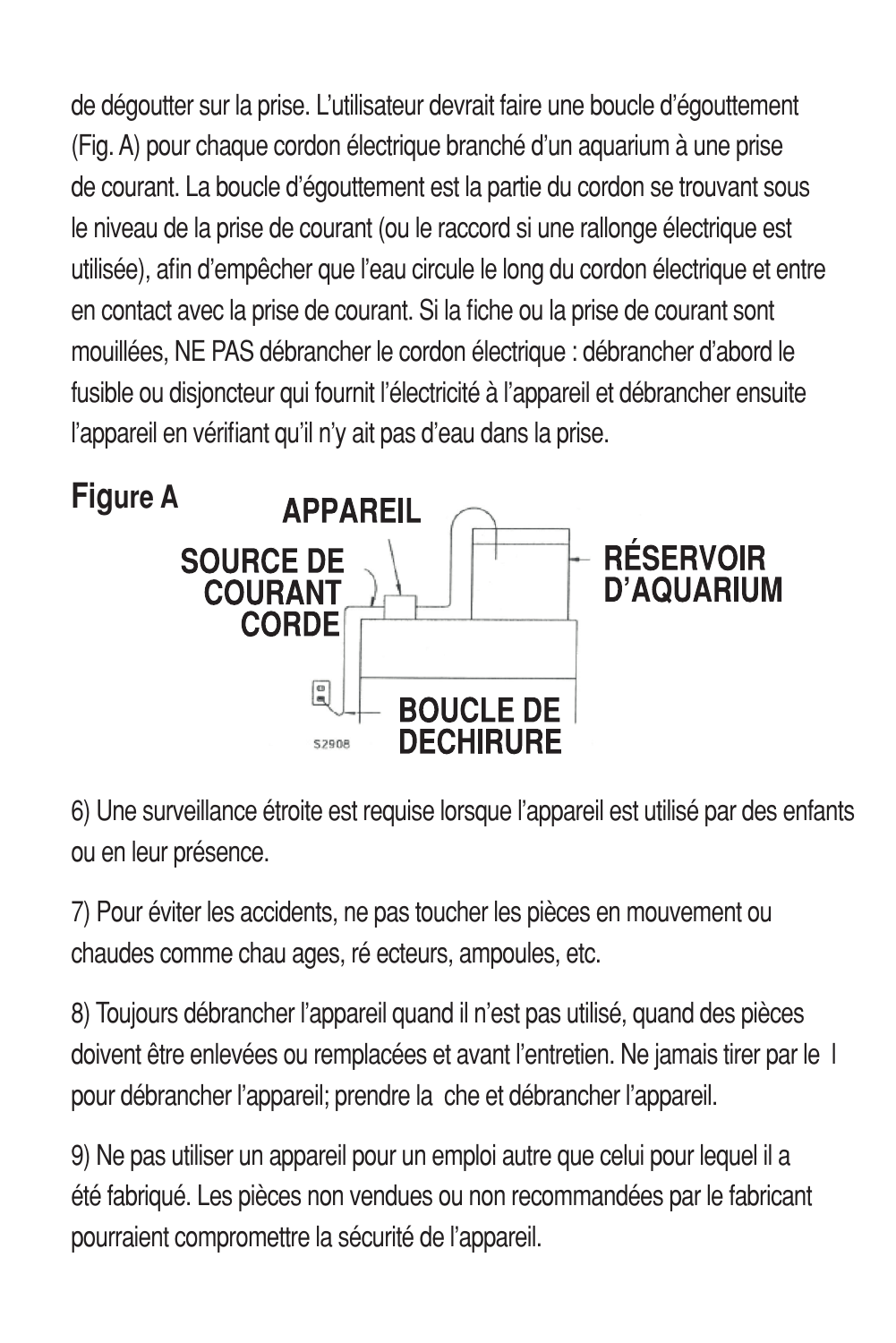10) Ne pas exposer cet appareil aux intempéries ou à une température en dessous de 0 oC.

11) S'assurer qu'un appareil monté sur un aquarium soit bien installé avant de le faire fonctionner.

12) Lire et observer tous les avis importants sur l'appareil.

13) Si une rallonge électrique est nécessaire, s'assurer qu'elle soit de la bonne taille. Un cordon électrique de taille inférieur ou de moins d'ampères ou de watts que l'appareil peut surchau er. Le cordon doit être placé de façon à éviter que quelqu'un trébuche ou le tire involontairement.

14) Cet appareil possède une che polarisée (une lame est plus large que les autres). Par mesure de sécurité, cette che s'insère dans la prise polarisée que dans un sens. Si la che n'entre pas complètement dans la prise, inverser la che. Si elle ne rentre toujours pas, contactez un électricien quali é. Ne jamais utiliser une rallonge si la che peut être insérée complètement. Ne pas essayer de contourner ce dispositif de sécurité.

**ATTENTION**: La pompe doit être connectée à un circuit protégé par un disjoncteur différentiel

**WARNING**: Pour réduire les risques d'électrocution, utilisez uniquement des fontaines autonomes portables ne dépassant pas 5 pieds dans toutes les dimensions.

# **CONSERVER CES INSTRUCTIONS**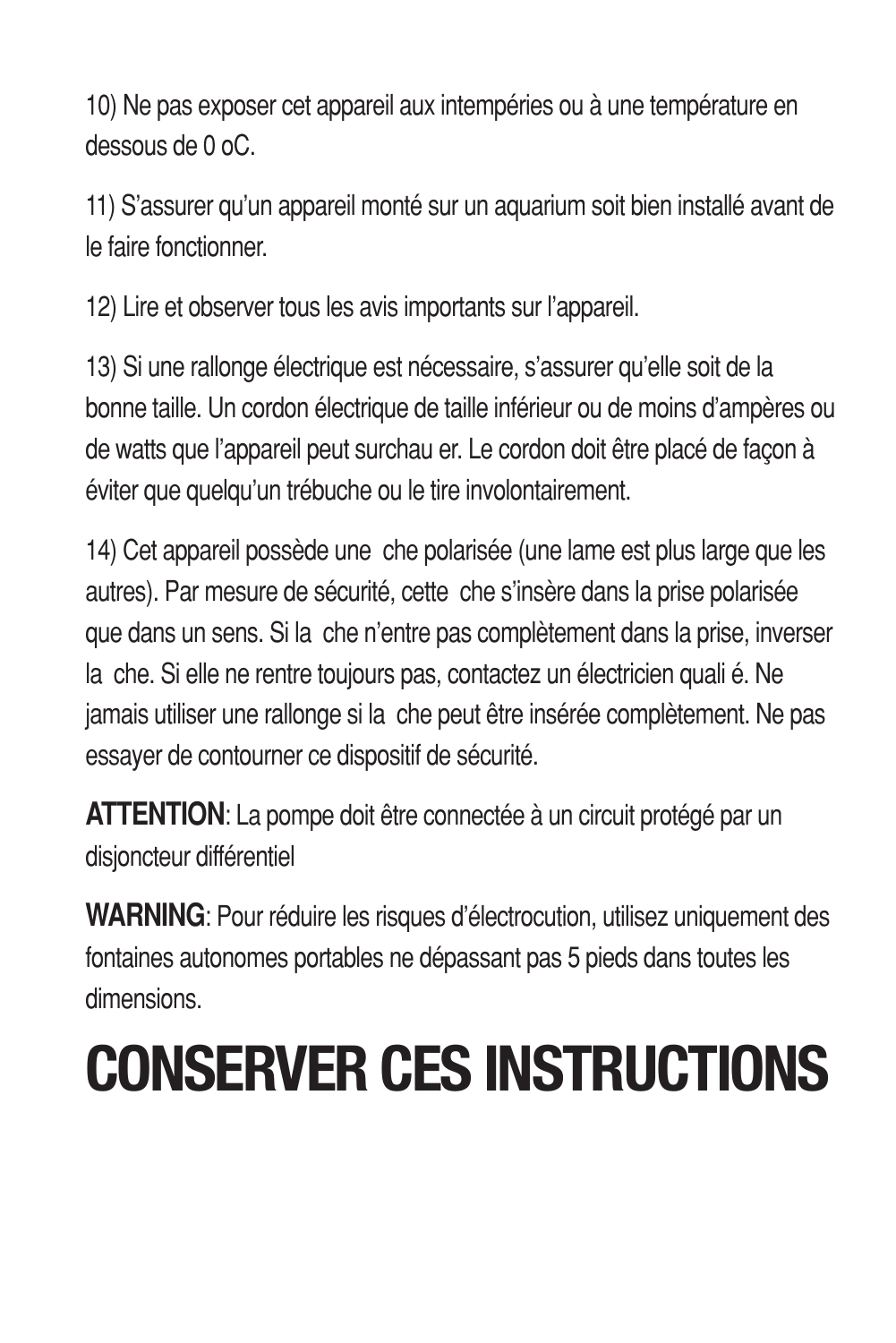Congratulations on the purchase of your new Seachem Impulse™ pump. The Impulse™ is a quiet, energy-efficient, multi-function pump. It is ideal for fresh and saltwater aquariums, protein skimmers, indoor fountains, water-cooling and all similar submersible and inline applications which require energy efficient, ultra quiet performance. The Impulse™ is equipped with a synchronous motor and an advanced impeller, ceramic shaft and bearings (stainless steel on the Impulse™ 400), and an adjustable flow rate. Multi-size hose adapter fittings and suction cups are included. It is easy to use and to maintain thanks to the complete absence of screws. Please, read carefully and save the following instructions to use your Impulse™ pump in the best fashion.

#### **SAFETY INSTRUCTIONS:**

Impulse™ Pumps are made in conformity with the national and international security laws.

1. Unplug the pump before installing or carrying out any maintenance. Please check that the voltage indicated on the pump label corresponds to that of your electrical network. This electrical device must be powered by a differential circuit breaker (safety breaker) with a trip threshold of 30mA or less.

2. The pump can function both submerged and inline.

3. Before plugging in the pump, check that the cord and pump are not damaged.

4. The pump has a type Z cable link. The cable and plug cannot be substituted or repaired. In case of damage, replace the entire numn

5. CAUTION: disconnect all submerged electrical products before doing maintenance in the water; in case the plug or electrical outlet is damaged, switch off the circuit breaker before disconnecting the plug from the outlet.

6. The pump must not work without water to avoid damages to the motor.

7. The pump can be used in liquids or in environment with a temperature not higher than 35 °C / 95 °F.

8. Do not use the pump for purposes (i.e. in bathroom or similar applications) other than for which it was designed.

9. Avoid pump use with corrosive and abrasive liquids.

10. This pump has not been designed for use by children or mentally challenged individuals. Appropriate adult supervision or persons responsible for personal safety is required.

11.To prevent water from accidentally wetting the plug or electrical outlet, make a loop in the cord under the electrical outlet level (Fig. A)

12. Avoid picking up the pump by the cord during the installation or maintenance.

13.The pump can only be used in the above-mentioned applications.

#### **USE AND MAINTENANCE INSTRUCTIONS. DO NOT DISCARD THESE INSTRUCTIONS.**

Impulse™ Pumps have the following components (Fig. 1, Page 1):

- 1. Motor body is completely submersible and insulated by epoxy resin;
- 2. Impeller assembly is wear-resistant and noise-proof (ceramic shaft for models 600 and 800)
- 3. Water flow regulator from min. (-) to max. (+) assembled to the pre-chamber;
- 4. Threaded pre-chamber (½" GAS model 400; ¾" GAS models 600 and 800)
- 5. Suction cups
- 6. Pump back cover
- 7. Threaded adaptors
- 8. Ring-nut
- 9. Intake grill

#### **PUMP INSTALLATION: USE AND REGULATION**

Proceed as follows to install the pump:

Insert the suction cups in the holes under the pump body (5+1); clean the sump, fountain or aquarium wall, and then press the pump on the suction cups to affix it. Turn the water flow regulator on the front side of the pump to change the flow (3). Two threaded adapters are provided (7) which can be attached to either flexible or rigid tubing or pipe suitable to adapt the

pump for a variety of uses. In case of "dry" use (out of water), remove the intake grill (9).

Position the flow regulator according to the graining and detach it (3) pushing it softly out of its place. Screw the 2 adaptors in the inlet and outlet holes and connect the tubes. Insert the plug in the socket.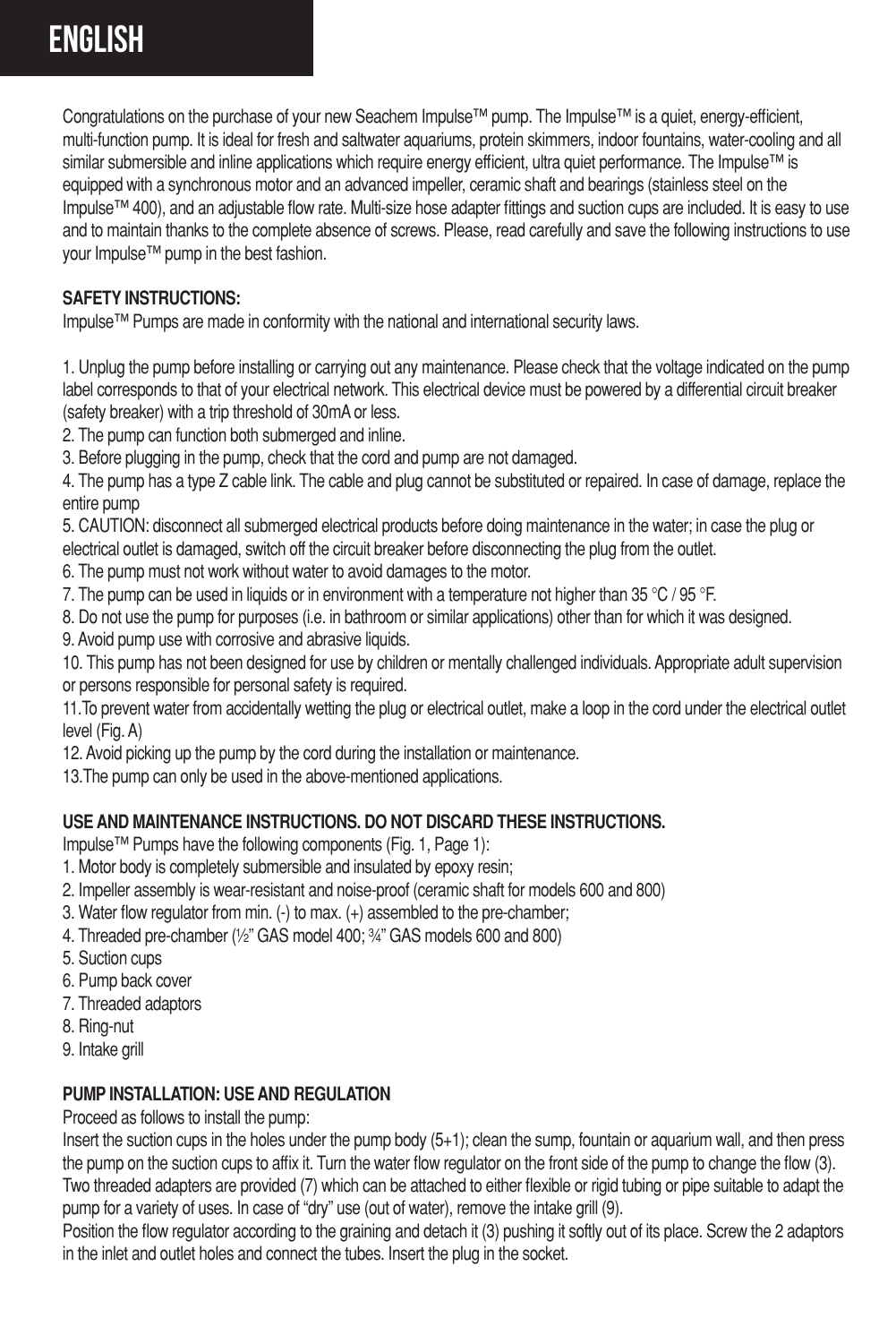#### **MAINTENANCE**

For the periodic maintenance of the pump, always unplug the pump first.

Then, proceed: take away the intake grill (9), the ring nut (8) and then the threaded pre-chamber (4); take away the impeller assembly (2) and rinse it under fresh water. Always check the condition of the o-rings.

Any damage to the o-rings, even small, can seriously endanger the pump performance. In this case it is recommended to replace them.



Rinse each part with water, using a soft brush to remove the deposit. Then assemble everything in the reverse order.

#### **INSTRUCTIONS FOR THE CORRECT DISCHARGE OF THE PRODUCT ACCORDING TO EU DIRECTIVE 2002/96/EC**

When used or broken, this product does not have to be disposed with other waste. It can be delivered to specific electrical waste collection centers or to dealers who provide this service. Disposal of electrical products separately avoids negative consequences for the environment and for overall public health and allows the reuse of materials providing savings of energy and resources.

#### **LIMITED WARRANTY**

"Seachem guarantees this product (see Exclusions below) to the original purchaser against defects of materials and workmanship for a period of three (3) years from the date of original purchase, except for the pump's impeller, which is guaranteed for a period of six (6) months. This warranty is limited to repair or replacement (at Seachem's option) of defective product only and does not cover loss of aquarium life, personal injury, property loss, or damage arising from the use of the product. You must retain original proof of purchase to validate the warranty. Any warranty herein shall run concurrently with, and not in addition to, any minimum warranty periods established by applicable law.

Claims made under warranty shall be filed online at www.seachem.com by the original purchaser and who must provide proof of purchase at the time of filing. The claimant must obtain a "Return Merchandise Authorization" at the time of filing before sending any product for warranty or technical service. The purchaser bears the cost of shipping to and from the service center or repair station. **EXCLUSIONS**. This warranty does not cover the following: \*Damage resulting from accident, misuse, abuse, lack of reasonable care, use of the product that is other than normal or ordinary, using the project in abnormal working conditions or any other failures not resulting from defects in materials or workmanship. \*Damage resulting from modification, tampering with or attempted repair by anyone other than Seachem or its designee. \* Transfer of the product to someone other than the original purchaser. \* Subjecting the product to electrical service not specified in the packaging; the original purchaser is responsible for providing adequate electrical facilities."

#### **EXCLUSION DAMAGES AND LIMITATION OF IMPLIED WARRANTIES**

Your sole and exclusive remedy is product repair or replacement as provided in this Limited Warranty. The company disclaims any liability for incidental and consequential damages for breach of any express or implied warranty or conditions, including the implied warranties or conditions of merchantability, merchantable quality, fitness for a particular purpose, or of satisfactory quality with respect to this product. This writing constitutes the entire warranty agreement of the parties with respect to the subject matter hereof, no waiver or amendment shall be valid unless in writing signed by Seachem. Any implied warranties herein are limited to one year or the shortest period allowed by the law of your jurisdiction.

#### **FIND OUT HOW TO GET YOUR PRODUCT GUARANTEED FOR 5 YEARS**

To improve our service and our customers' satisfaction, Seachem offers the possibility of adding a 2 year extension (5 years total) to the warranty by simply registering your product on our website www.seachem.com Fill-in the form and upload the product's purchase receipt. After having correctly inserted all your data, complete the warranty extension request.

#### **ATTENTION!**

Limestone deposits and natural wear on the components may cause the pump to become louder over time. This does not affect the function of the pump. In this case, we recommend that you replace the ceramic shaft (L).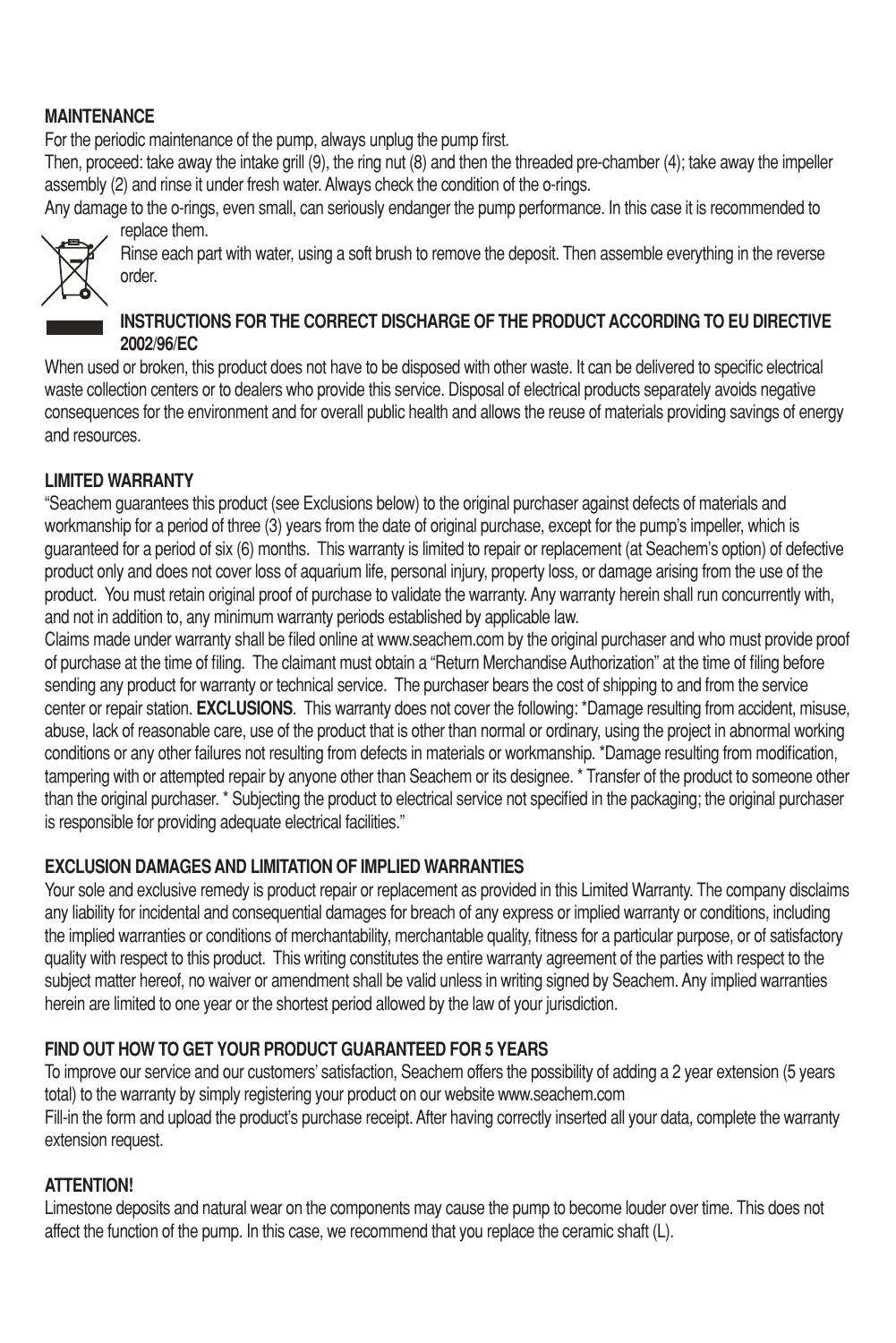## **Español**

Felicitaciones por la compra de su nueva bomba Seachem Impulse™. El Impulse™ es una bomba silenciosa, de bajo consumo y multifunción. Es ideal para acuarios de agua dulce y salada, skimmers de proteínas, fuentes de interior, enfriamiento de agua y todas las aplicaciones sumergibles y en línea similares que rrequieren un rendimiento energético ultra silencioso. La Impulse™ está equipada con un motor síncrono y un impulsor avanzado, eje y cojinetes de cerámica (acero inoxidable en la Impulse™ 400) y un caudal ajustable. Se incluyen accesorios adaptadores de manguera de varios tamaños y ventosas. Es fácil de usar y mantener gracias a la ausencia total de tornillos. Lea atentamente y guarde las siguientes instrucciones para utilizar su bomba Impulse™ de la mejor manera.

#### **INSTRUCCIONES DE SEGURIDAD:**

Las bombas Impulse™ se fabrican de conformidad con las leyes de seguridad nacionales e internacionales.

1. Desenchufe la bomba antes de instalar o realizar cualquier mantenimiento. Compruebe que el voltaje indicado en la etiqueta de la bomba corresponde al de su red eléctrica. Este dispositivo eléctrico debe alimentarse mediante un interruptor diferencial (interruptor de seguridad) con un umbral de disparo de 30 mA o menos.

2. La bomba puede funcionar tanto sumergida como en línea.

3. Antes de enchufar la bomba, verifique que el cable y la bomba no estén dañados.

4. La bomba tiene una unión de cable de tipo Z. El cable y el enchufe no se pueden sustituir ni reparar. En caso de daños, reemplace toda la bomba

5. PRECAUCIÓN: desconecte todos los productos eléctricos sumergidos antes de realizar el mantenimiento en el agua; en caso de que el enchufe o la toma de corriente estén dañados, apague el disyuntor antes de desconectar el enchufe de la toma de corriente.

6. La bomba no debe funcionar sin agua para evitar daños al motor.

7. La bomba se puede usar en líquidos o en un entorno con una temperatura no superior a 35 °C / 95 °F.

- 8. No utilice la bomba para fines que no sean para los que fue diseñada (es decir, en el baño o aplicaciones similares).
- 9. Evite el uso de la bomba con líquidos corrosivos y abrasivos.

10. Esta bomba no está diseñada para ser utilizada por niños o personas con problemas mentales. Se requiere supervisión adulta apropiada o personas responsables de la seguridad personal.

11.Para evitar que el agua moje accidentalmente el enchufe o la toma de corriente, haga un bucle en el cable debajo del nivel de la toma de corriente (Fig. A).

12. Evite levantar la bomba por la cuerda durante la instalación o el mantenimiento.

13. La bomba solo puede usarse en las aplicaciones mencionadas anteriormente.

#### **NO DESECHE ESTAS INSTRUCCIONES. INSTRUCCIONES DE USO Y MANTENIMIENTO**

Las bombas Impulse™ tienen los siguientes componentes (Fig. 1, Página 1):

- 1. El cuerpo del motor es completamente sumergible y está aislado con resina epoxi;
- 2. El conjunto del impulsor es resistente al desgaste y al ruido (eje cerámico para los modelos 600 y 800)
- 3. Regulador de flujo de agua desde mín. (-) hasta máx. (+) montado en la precámara;
- 4. Precámara roscada (½", modelo GAS 400; ¾" modelos GAS 600 y 800)
- 5. Ventosas
- 6. Tapa posterior de la bomba
- 7. Adaptadores roscados
- 8. Tuerca anular
- 9. Rejilla de admisión

#### **INSTALACIÓN DE LA BOMBA: USO Y REGULACIÓN**

Proceda de la siguiente manera para instalar la bomba: Inserte las ventosas en los agujeros debajo del cuerpo de la bomba (5 + 1); limpie el sumidero, la fuente o la pared del acuario y presione la bomba en las ventosas para fijarla. Gire el regulador de flujo de agua en el lado delantero de la bomba para cambiar el flujo (3). Se proporcionan dos adaptadores roscados (7) que se pueden unir a una tubería flexible o rígida adecuada a fin de adaptar la bomba para una variedad de usos. En caso de uso "en seco" (fuera del agua), retire la rejilla de admisión (9). Coloque el regulador de flujo de acuerdo con el veteado y sepárelo (3) empujándolo suavemente para sacarlo de su lugar. Atornille los 2 adaptadores en los orificios de entrada y salida y conecte los tubos. Inserte el enchufe en el zócalo.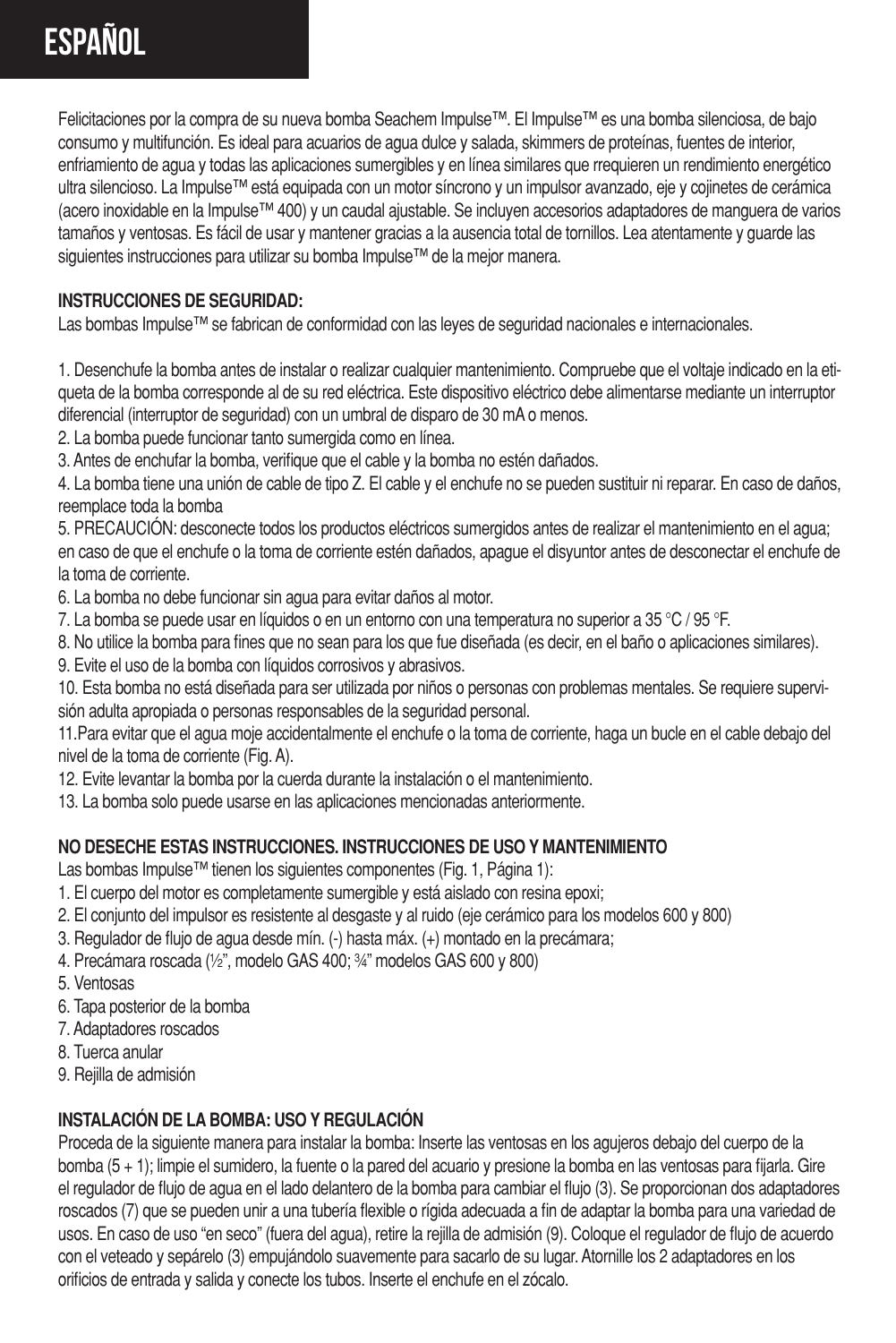#### **MANTENIMIENTO**

Para el mantenimiento periódico de la bomba, desenchufe siempre la bomba primero. Luego, proceda: retire el rejilla de admisión (9), la tuerca anular (8) y luego la precámara roscada (4); retire el rotor (2) y enjuáguelo con agua fresca. Compruebe siempre el estado de las juntas tóricas. Cualquier daño a las juntas tóricas, incluso pequeñas, puede poner en peligro el rendimiento de la bomba. En este caso, se recomienda reemplazarlas. Enjuague cada parte con agua, con un cepillo suave para eliminar el depósito. Luego, monte todo en el orden inverso.



#### **INSTRUCCIONES PARA LA DESCARGA CORRECTA DEL PRODUCTO DE ACUERDO CON LA DIRECTI-VA DE LA UE 2002/96/CE**

Cuando se usa o se rompe, este producto no tiene que desecharse con los demás desechos. Se puede entregar a centros específicos de recolección de desechos eléctricos o a distribuidores que brindan este servicio. La eliminación de productos eléctricos por separado evita consecuencias negativas para el medio ambiente y para la salud pública en general y permite la reutilización de materiales que ahorran energía y recursos.

#### **GARANTÍA LIMITADA**

"Seachem garantiza este producto (consulte las Exclusiones a continuación) al comprador original contra defectos de materiales y mano de obra por un período de tres (3) años a partir de la fecha de compra original, excepto para el impulsor de la bomba, que está garantizado por un período de seis (6) meses. Esta garantía se limita a la reparación o el reemplazo (a opción de Seachem) de un producto defectuoso solamente y no cubre la pérdida de la vida del acuario, lesiones personales, pérdida de propiedad o daños derivados del uso del producto. Debe conservar el comprobante de compra original para validar la garantía. Cualquier garantía en este documento se ejecutará simultáneamente con, y no además de, los períodos mínimos de garantía establecidos por la ley aplicable. El comprador original debe presentar los reclamos bajo garantía en línea en www.seachem.com. El comprador debe presentar un comprobante de compra en el momento de la presentación. El reclamante debe obtener una "Autorización de devolución de mercancía" en el momento de la presentación antes de enviar cualquier producto para la garantía o el servicio técnico. El comprador asume el costo de envío desde y hacia el centro de servicio o la estación de reparación. **EXCLUSIONES** Esta garantía no cubre lo siguiente: \*Daños resultantes de accidentes, mal uso, abuso, falta de cuidado razonable, uso del producto que no sea normal o común, uso del proyecto en condiciones de trabajo anormales o cualquier otra falla que no resulte de defectos en materiales o mano de obra. \*Daños resultantes de la modificación, la manipulación o el intento de reparación por parte de alguien que no sea Seachem o su designado. \*Transferencia del producto a alguien que no sea el comprador original. \*Someter el producto a un servicio eléctrico no especificado en el embalaje; el comprador original es responsable de proporcionar instalaciones eléctricas adecuadas".

#### **DAÑOS DE EXCLUSIÓN Y LIMITACIÓN DE GARANTÍAS IMPLÍCITAS**

Su única y exclusiva solución es la reparación o el reemplazo del producto según lo dispuesto en la presente Garantía limitada. La compañía rechaza cualquier responsabilidad por daños incidentales y consecuentes por incumplimiento de la garantía o las condiciones expresas o implícitas, incluidas las garantías implícitas o condiciones de comerciabilidad, calidad comercial, idoneidad para un propósito particular o de calidad satisfactoria con respecto a este producto. Este escrito constituye el acuerdo de garantía completo de las partes con respecto al tema. No se aplicará ninguna exención o enmienda, a menos que esté firmada por escrito por Seachem. Cualquier garantía implícita en este documento estará limitada a un año o al período más corto permitido por la ley de su jurisdicción.

#### **DESCUBRA CÓMO TENER SU PRODUCTO GARANTIZADO POR 5 AÑOS**

Para mejorar nuestro servicio y la satisfacción de nuestros clientes. Seachem ofrece la posibilidad de agregar una extensión de 2 años (5 años en total) a la garantía simplemente si registra su producto en nuestro sitio web www.seachem.com. Complete el formulario y cargue el recibo de compra del producto. Después de haber ingresado correctamente todos sus datos, complete la solicitud de extensión de garantía.

**ATENCIÓN**: los depósitos de piedra caliza y el desgaste natural de los componentes pueden hacer que la bomba se vuelva más ruidosa con el tiempo. Esto no afecta la función de la bomba. En este caso, le recomendamos que reemplace el eje de cerámica (L).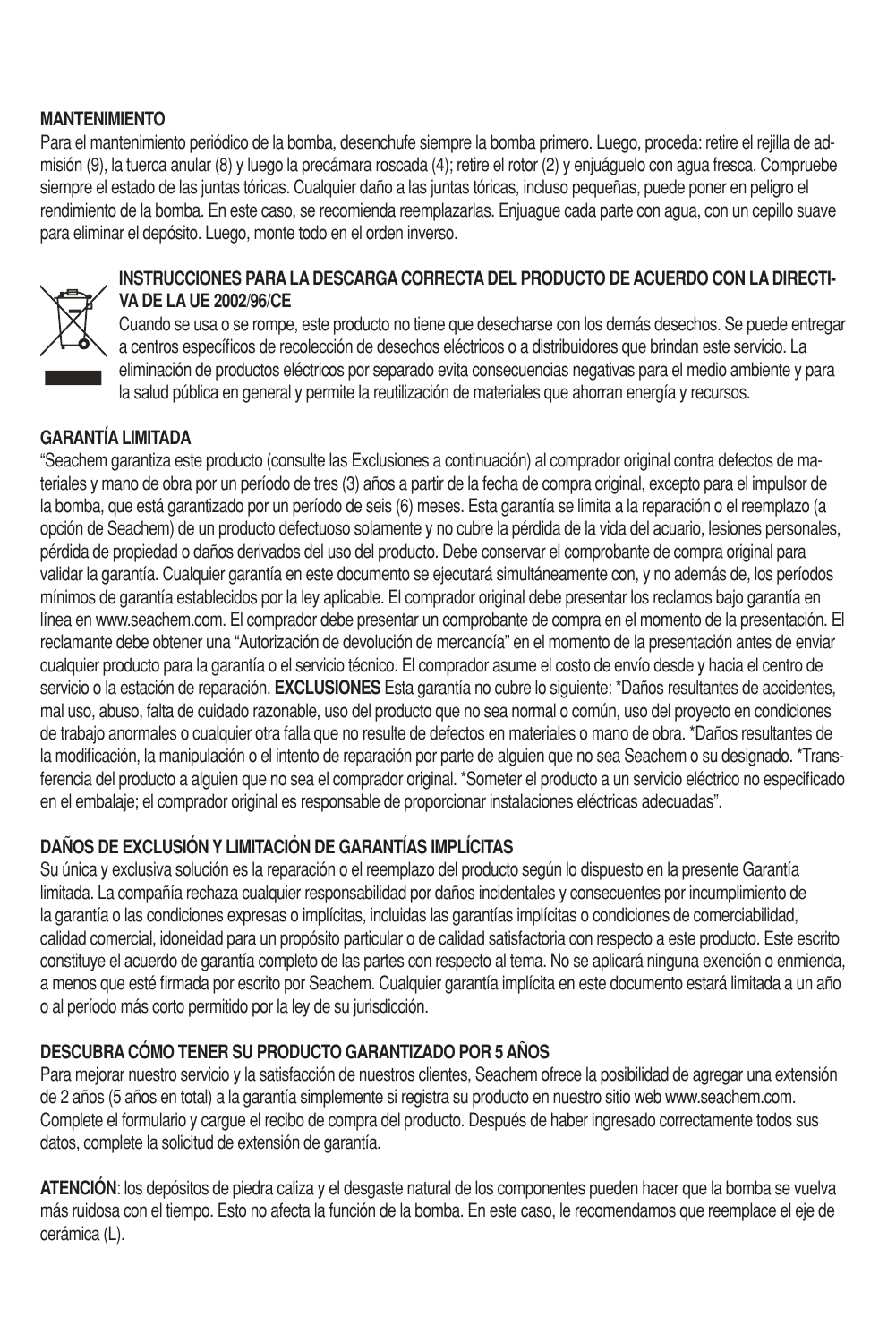Félicitations pour l'achat de votre nouvelle pompe Seachem Impulse™. Impulse™ est une pompe silencieuse, écoénergétique et multifonctions. Elle est idéale pour les aquariums d'eau douce et d'eau de mer, les écumeurs de protéines, les fontaines intérieures, les refroidisseurs d'eau et toutes les applications submersibles similaires qui nécessitent une performance économe en énergie et ultra silencieuse. Impulse™ est équipée d'un moteur synchrone et d'une turbine avancée, d'un arbre et de roulements en céramique (acier inoxydable sur la pompe Impulse™ 400), et d'un débit réglable. Les raccords adaptateurs pour tuyaux flexibles et les ventouses sont inclus. Elle est facile à utiliser et à entretenir grâce à l'absence totale de vis. Veuillez lire attentivement et conserver les instructions suivantes pour utiliser votre pompe Impulse™ de manière optimale.

#### **CONSIGNES DE SÉCURITÉ:**

Les pompes Impulse™ sont fabriquées en conformité avec les lois de sécurité nationales et internationales.

1. Débrancher la pompe avant d'installer ou d'effectuer tout entretien. Veuillez vérifier que la tension indiquée sur l'étiquette de la pompe correspond à celle de votre réseau électrique. Cet appareil électrique doit être alimenté par un disjoncteur différentiel (disjoncteur de sécurité) dont le seuil de déclenchement est de 30 mA ou moins.

2. La pompe peut fonctionner aussi bien en immersion qu'en ligne.

3. Avant de brancher la pompe, vérifiez que le cordon et la pompe ne sont pas endommagés.

4. La pompe est équipée d'une liaison par câble de type Z. Le câble et la fiche ne peuvent pas être remplacés ou réparés. En cas d'endommagement, remplacez intégralement la pompe

5. ATTENTION : débranchez tous les produits électriques immergés avant d'effectuer un entretien dans l'eau ; si la fiche ou la prise électrique est endommagée, éteignez le disjoncteur avant de débrancher la fiche de la prise.

6. La pompe ne doit pas fonctionner sans eau pour éviter d'endommager le moteur.

7. La pompe peut être utilisée dans des liquides ou dans un environnement dont la température ne dépasse pas 35 °C. 8. N'utilisez pas la pompe à des fins autres que celles pour lesquelles elle a été conçue (c'est-à-dire dans une salle de bains ou pour des applications similaires).

9. Éviter d'utiliser la pompe avec des liquides corrosifs et abrasifs.

10. Cette pompe n'a pas été conçue pour être utilisée par des enfants ou des personnes ayant une déficience intellectuelle. Une surveillance appropriée d'un adulte ou de personnes responsables de la sécurité personnelle est requise. 11.Pour éviter que l'eau ne mouille accidentellement la fiche ou la prise électrique, faites une boucle sur le cordon sous le niveau de la prise électrique (Fig. A)

12. Éviter de saisir la pompe par le cordon pendant l'installation ou l'entretien.

13. La pompe ne peut être utilisé que dans les applications susmentionnées et n'est destiné qu'à un usage intérieur.

#### **VEUILLEZ CONSERVER CES INSTRUCTIONS. INSTRUCTIONS D'UTILISATION ET D'ENTRETIEN**

Les pompes Impulse™ disposent des composants suivants (Fig. 1, Page 1) :

- 1. Le corps du moteur est complètement immergeable et isolé par une résine époxy ;
- 2. L'ensemble de la roue est résistant à l'usure et insonorisé (arbre en céramique pour les modèles 600 et 800)
- 3. Régulateur de débit d'eau (min. (-) à max. (+)) monté sur la préchambre ;
- 4 Préchambre filetée (modèle ½ po GAS 400 ;
- modèles ¾ po GAS 600 et 800)
- 5. Ventouses
- 6. Capot arrière de la pompe
- 7. Adaptateurs filetés
- 8. L'écrou-raccord
- 9. Grille d'aspiration

#### **UTILISATION ET RÉGLEMENTATION DE LA POMPE**

Procédez comme suit pour installer la pompe : insérez les ventouses dans les orifices situés sous le corps de pompe (5+1); nettoyez le puisard, la fontaine ou la paroi de l'aquarium et pressez la pompe sur les ventouses pour la fixer. Tournez le régulateur de débit d'eau à l'avant de la pompe pour modifier le débit (3). Deux adaptateurs filetés (7) sont fournis, qui peuvent être fixés à un tuyau flexible ou rigide ou à un tuyau adéquat permettant d'adapter la pompe à une variété d'utilisations. En cas d'utilisation à sec (hors de l'eau), retirez la grille d'aspiration (9). Positionnez le régulateur de débit en fonction des stries et retirez-le (3) en le poussant doucement hors de son emplacement. Vissez les 2 adaptateurs dans les orifices d'entrée et de sortie et raccordez les tubes. Insérez la fiche dans la prise de courant.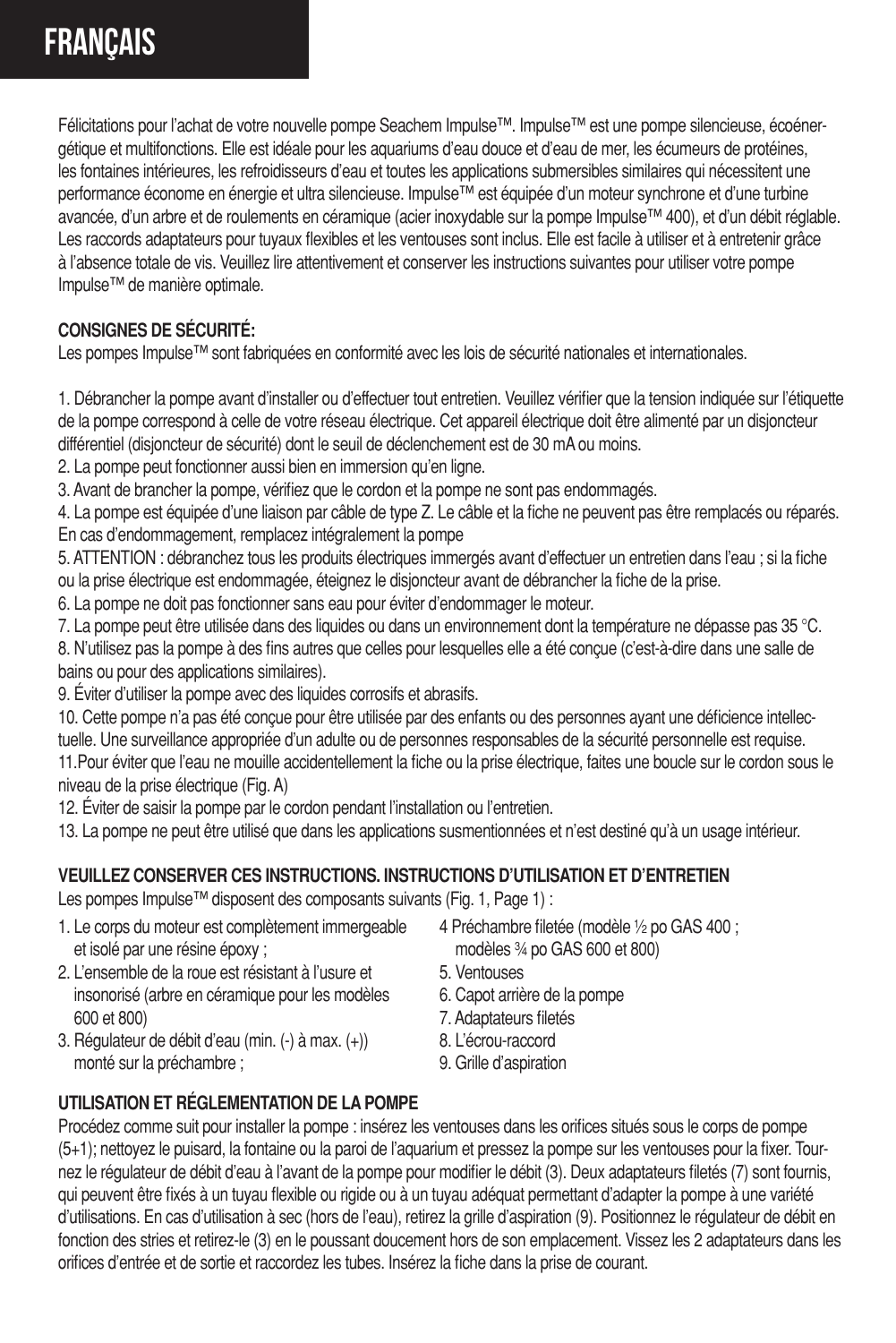#### **ENTRETIEN**

Pour l'entretien périodique de la pompe, débranchez toujours la pompe dans un premier temps. Ensuite, procédez comme suit : enlevez le grille d'aspiration (9), l'écrou-raccord (8) puis la préchambre filetée (4) ; enlevez le rotor (2) et rincez-le à l'eau douce. Vérifiez toujours l'état des joints toriques. Tout dommage aux joints toriques, même minime, peut sérieusement compromettre les performances de la pompe. Dans ce cas, il est recommandé de les remplacer. Rincez chaque pièce à l'eau, à l'aide d'une brosse douce pour enlever le dépôt. Assemblez ensuite le tout dans l'ordre inverse.

#### **INSTRUCTIONS POUR UNE MISE AU REBUT APPROPRIÉE DU PRODUIT CONFORMÉMENT À LA DIRECTIVE UE 2002/96/CE**



lorsqu'il est usé ou cassé, ce produit doit être mis au rebut séparément des autres déchets. Il peut être livré à des centres de collecte de déchets électriques spécifiques ou à des revendeurs qui fournissent ce service. Un traitement distinct des produits électriques permet d'éviter des conséquences négatives pour l'environnement et la santé publique en général et de réutiliser les matériaux, ce qui permet d'économiser de l'énergie et des ressources.

**GARANTIE LIMITÉE** « Seachem garantit ce produit (consulter les Exclusions ci-dessous) à l'acheteur d'origine contre tout défaut attribuable aux matériaux et à la fabrication pour une période de trois (3) ans à compter de la date d'achat originale, sauf pour la roue de la pompe, qui est garantie pendant une période de six (6) mois. Cette garantie est limitée à la réparation ou au remplacement (au choix de Seachem) du produit défectueux uniquement et ne couvre pas les pertes de vie dans l'aquarium, les blessures corporelles, les pertes matérielles ou les dommages résultant de l'utilisation du produit. Vous devez conserver la preuve d'achat originale pour valider la garantie. Toute garantie prévue aux présentes s'applique en même temps que les périodes de garantie minimales établies par les lois applicables, sans s'y ajouter. Les réclamations au titre de la garantie doivent être déposées en ligne à l'adresse www.seachem.com par l'acheteur original, qui doit fournir une preuve d'achat au moment du dépôt. Le demandeur doit obtenir une « Autorisation de retour de marchandise » au moment du dépôt de la demande avant d'envoyer tout produit au titre de la garantie ou d'une prise en charge par le service technique. Les frais d'expédition à destination et en provenance du centre de service ou du centre de réparation sont à la charge de l'acheteur.

**EXCLUSIONS**. Cette garantie ne couvre pas ce qui suit : \*Dommages résultant d'un accident, d'une mauvaise utilisation, d'un abus, d'une absence d'entretien raisonnable, d'une utilisation du produit autre que normale ou ordinaire, de l'utilisation du projet dans des conditions de travail anormales ou de toute autre défaillance ne résultant pas d'un défaut de matériaux ou de main-d'œuvre. \*Dommages résultant d'une modification, d'une altération ou d'une tentative de réparation par une personne autre que Seachem ou son représentant désigné. \* Transfert du produit à quelqu'un d'autre que l'acheteur original. \* La soumission du produit à un service électrique non spécifié dans l'emballage ; l'acheteur d'origine est responsable de fournir des installations électriques adéquates. »

**DOMMAGES D'EXCLUSION ET LIMITATION DES GARANTIES IMPLICITES** Votre seul et unique recours est la réparation ou le remplacement du produit comme prévu dans cette garantie limitée. La société décline toute responsabilité pour les dommages accessoires et indirects en cas de violation de toute garantie ou condition expresse ou implicite, y compris les garanties ou conditions implicites de qualité marchande, d'adaptation à un usage particulier, ou de qualité satisfaisante en ce qui concerne ce produit. Cet écrit constitue l'intégralité de l'accord de garantie des parties à l'égard de l'objet des présentes, aucune renonciation ou modification ne sera valide à moins qu'elle ne soit signée par écrit par Seachem. Toute garantie implicite aux présentes est limitée à un an ou à la période la plus courte permise par la loi de votre juridiction.

#### **DÉCOUVREZ COMMENT OBTENIR UNE GARANTIE DE 5 ANS SUR VOTRE PRODUIT**

Afin d'améliorer notre service et la satisfaction de nos clients, Seachem vous offre la possibilité d'ajouter une extension de garantie de 2 ans (5 ans au total) en enregistrant simplement votre produit sur notre site www.seachem.com Remplissez le formulaire et téléchargez le reçu d'achat du produit. Après avoir correctement saisi toutes vos données, complétez la demande d'extension de garantie.

**ATTENTION !** En raison des dépôts de calcaire et de l'usure naturelle des composants, la pompe peut devenir plus bruyante au fil du temps. Cela n'affecte pas son fonctionnement. Dans cette éventualité, nous vous recommandons de remplacer la tige en céramique (L).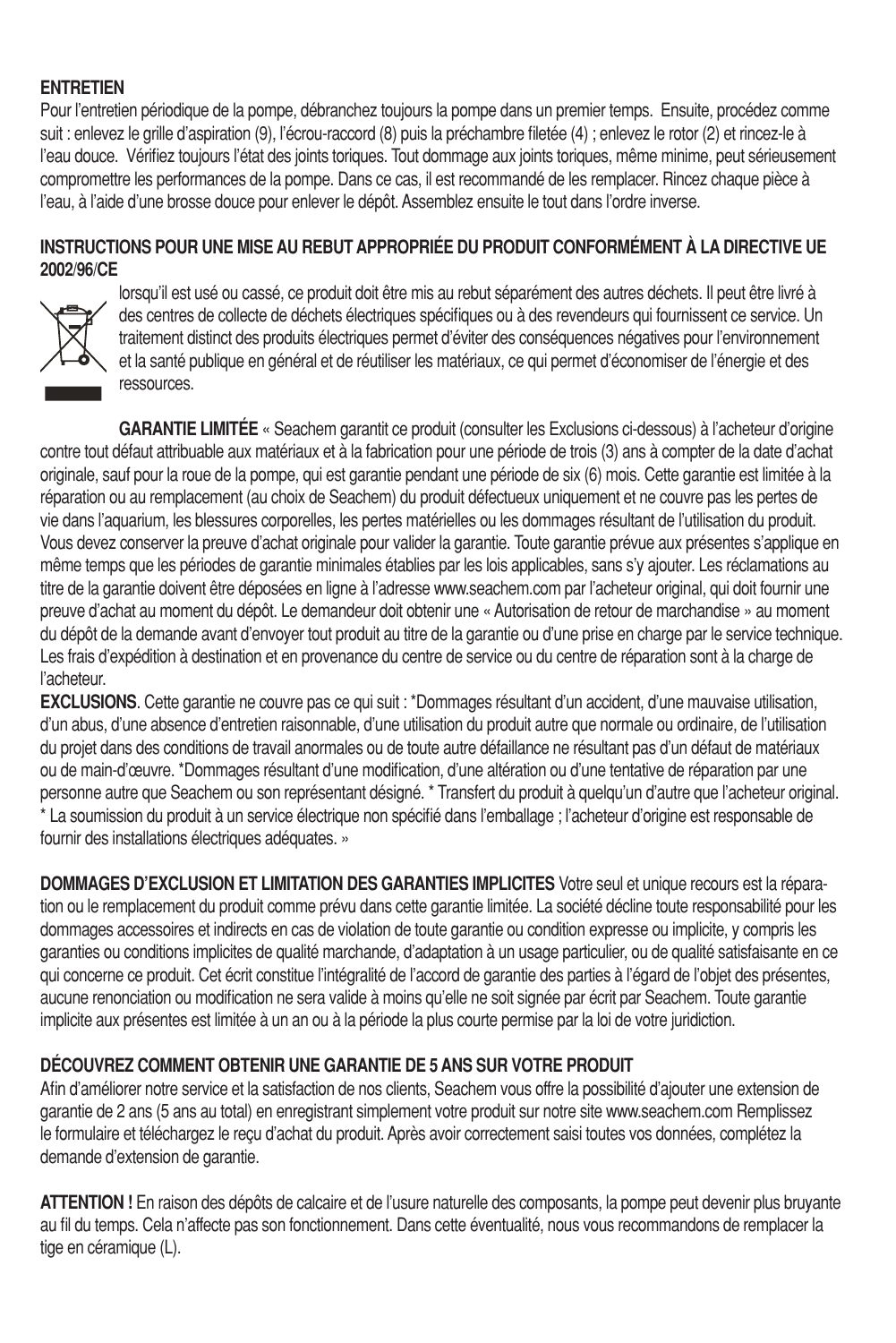### **Italiano**

Congratulazioni per aver acquistato la nuova pompa Seachem Impulse™. Impulse™ è una pompa silenziosa, multifunzione, a risparmio energetico, ideale per acquari con acqua dolce e salata, schiumatoi di proteine, fontane al chiuso, impianti di raffreddamento ad acqua e tutte le applicazioni sommerse e in linea che richiedono prestazioni energetiche e ultra silenziose. Impulse™ è dotata di un motore sincrono e di un girante avanzato, cuscinetti e albero in ceramica (in acciaio inossidabile sul modello Impulse™ 400) e velocità del flusso regolabile. Include adattatori per tubi di più dimensioni e ventose. La totale assenza di viti ne rende semplice l'utilizzo e la manutenzione. Leggere con attenzione le seguenti istruzioni per l'utilizzo ottimale della pompa Impulse™.

#### **ISTRUZIONI PER LA SICUREZZA:**

Le pompe Impulse™ sono realizzate in conformità alle leggi sulla sicurezza nazionali e internazionali.

1. Scollegare la pompa dalla corrente prima di eseguire l'installazione o la manutenzione. Verificare che il valore di tensione indicato sull'etichetta della pompa sia uguale a quello della propria rete elettrica. Questo dispositivo elettrico deve essere dotato di un interruttore differenziale (salvavita) con corrente differenziale nominale pari a 30mA o inferiore. 2. La pompa è in grado di funzionare sia sommersa che in linea.

3. Prima di collegare la pompa, assicurarsi che questa e il cavo non siano danneggiati.

4. La pompa è dotata di un collegamento con cavo Z. Il cavo e la spina non possono essere sostituiti né riparati. In caso di danni, è necessario sostituire l'intera pompa

5. ATTENZIONE: scollegare tutti i componenti elettrici sommersi prima di effettuare la manutenzione in acqua; nel caso in cui la spina o la presa di corrente sia danneggiata, spostare l'interruttore principale del circuito sulla posizione OFF prima di scollegare la spina dalla presa.

6. Per evitare danni al motore, la pompa non deve essere azionata senza acqua

7. La pompa può essere utilizzata in liquidi o in ambienti con temperatura non superiore a 35 °C.

8. Non utilizzare la pompa per finalità diverse da quelle per cui è stata progettata, ad esempio nel bagno o in applicazioni simili.

9. Evitare di utilizzare la pompa con liquidi abrasivi e corrosivi.

10. La pompa non include parti progettate per essere utilizzate da bambini o da persone con problemi mentali. In tali casi è richiesta appropriata supervisione da parte di un adulto o di una persona responsabile.

11. Per evitare che l'acqua bagni la spina o la presa elettrica accidentalmente, fare un nodo nel cavo sotto il livello della presa elettrica (Fig. A)

12. Evitare di alzare la pompa tirandola per il cavo durante l'installazione o la manutenzione.

13. La pompa può essere utilizzato nelle applicazioni menzionate sopra.

#### **CONSERVARE QUESTE ISTRUZIONI. ISTRUZIONI PER L'USO E LA MANUTENZIONE**

Le pompe Impulse™ sono dotate dei seguenti componenti (Fig. 1, Pagina 1):

- 1. Il corpo del motore, il quale può essere immerso totalmente ed è isolato con resina epossidica
- 2. Il girante, il quale è impermeabile e privo di rumori (albero in ceramica per i modelli 600 e 800)
- 3. Il relatore del flusso dell'acqua da un min. (-) a un max. (+) assemblato con la precamera.
- 4. Una precamera con uscita filettata (GAS ½" nel modello 400 e GAS ¾" nei modelli 600 e 800)
- 5. Ventose
- 6. Copertura posteriore della pompa.
- 7. Adattatori filettati.
- 8. Dado della vite
- 9. Griglia di aspirazione

#### **INSTALLAZIONE DELLA POMPA: UTILIZZO E REGOLE**

Per installare la pompa, procedere nel modo seguente: Inserire le ventose nei fori sotto il corpo della pompa (5+1); pulire la parete della fogna, della fontana o dell'acquario e premere sulla pompa per fissarla alle ventose. Girare il regolatore di flusso dell'acqua sul lato anteriore della pompa per regolare il flusso (3). In dotazione vi sono due adattatori filettati (7) che possono essere collegati sia a tubi rigidi che flessibili per adattare la pompa a una vasta gamma di utilizzi. Nel caso di uso in ambienti "asciutti" (fuori dall'acqua), rimuovere la griglia di aspirazione (9). Posizionare il regolatore di flusso dell'acqua in base alle venature e scollegarlo (3) spingendolo delicatamente fuori dalla sede. Avvitare i 2 adattatori nei fori di ingresso e di uscita e collegare i tubi. Inserire la spina nella presa.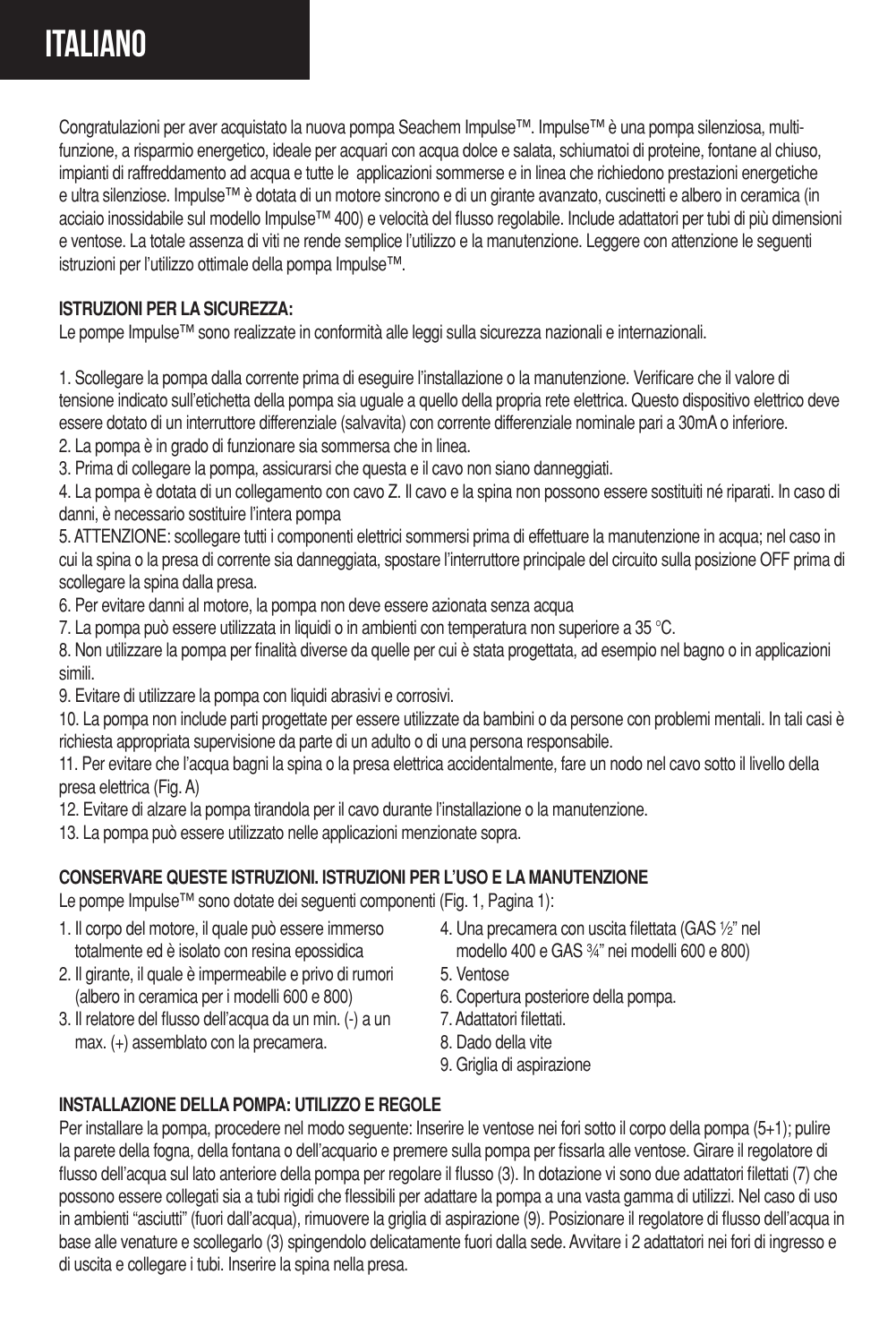#### **MANUTENZIONE**

Per la manutenzione periodica della pompa, è necessario sempre scollegare prima la pompa dalla corrente. Quindi procedere nel modo seguente: Rimuovere la griglia di aspirazione (9), il dado della vite (8), quindi la pre-camera con uscita filettata. (4); Rimuovere il rotore (2) e risciacquarlo con acqua corrente. Verificare sempre le condizioni degli anelli a cerchio. Eventuali danni a questi componenti, anche se minimi, possono danneggiare seriamente le prestazioni della pompa. In questo caso si consiglia di sostituirli. Risciacquare con acqua ciascun componente, utilizzando un pennello morbido per rimuovere i depositi. Quindi riassemblare il tutto procedendo in modo inverso.



### **ISTRUZIONI PER IL CORRETTO SMALTIMENTO DEL PRODOTTO IN BASE ALLA DIRETTIVA UE 200296/CE**

Quando utilizzato o danneggiato questo prodotto non deve essere smaltito con gli altri rifiuti, ma deve essere portato in centri di smaltimento dei prodotti elettrici specifici o in strutture che forniscono questo servizio. Lo smaltimento dei prodotti elettrici effettuato separatamente evita conseguenze negative sull'ambiente e sulla salute pubblica, consentendo inoltre il riutilizzo dei materiali e assicurando il risparmio di energia e risorse.

#### **GARANZIA LIMITATA**

"Seachem garantisce all'acquirente originale questo prodotto (vedere le esclusioni di garanzia riportate di seguito) come privo di difetti sia nei materiali che nella fattura per un periodo di (3) anni dalla data di acquisto originale, tranne per il girante della pompa che è garantito per un periodo di (6) mesi. Questa garanzia è limitata alla riparazione o alla sostituzione (a discrezione di Seachem) solo del prodotto difettoso e non copre la perdita di pesci o di vegetazione dell'acquario, lesioni personali, perdita di proprietà o danni derivanti dall'uso dello stesso. Affinché la garanzia sia valida, l'acquirente deve conservare la ricevuta di acquisto originale. Eventuali garanzie a cui venga fatto riferimento nel presente documento dovranno essere considerate valide parallelamente alla stessa e non prolungheranno le coperture di eventuali periodi di garanzia minimi stabiliti dalla legge applicabile. Le rivendicazioni avanzate per far valere la garanzia dovranno essere presentate online, sul sito www.seachem. com dall'acquirente originale, il quale deve fornire prova dell'acquisto al momento della presentazione. Prima di inviare qualsiasi prodotto per far valere la garanzia o richiedere un servizio tecnico il richiedente deve ottenere un'"Autorizzazione per reso merci" al momento della richiesta. L'acquirente dovrà sostenere il costo di spedizione verso e dal centro di assistenza o stazione di riparazione. **ESCLUSIONI**. Questa garanzia non copre: \*Danni risultanti da incidenti, utilizzo non corretto e improprio, assenza di cura personale, utilizzo del prodotto che non rientra nella normalità o consuetudine, utilizzo in condizioni lavorative anomale o altri danni non risultanti da difetti nei materiali o nella fattura. \*Danni derivanti da modifiche, manomissioni o tentativi di riparazioni effettuati da qualsiasi entità o persona che non sia Seachem o uno dei suoi designati\* Trasferimento del prodotto a una persona diversa dall'acquirente originale. \*Utilizzo del prodotto con una rete elettrica con caratteristiche diverse da quelle specificata nella confezione. L'acquirente originale è responsabile di procurarsi le reti con caratteristiche elettriche adeguate."

**ESCLUSIONE DI DANNI E DI GARANZIE IMPLICITE** L'unico ed esclusivo rimedio per l'acquirente è la riparazione o la sostituzione del prodotto come dichiarato nella Garanzia limitata. L'azienda esclude qualsiasi responsabilità per danni incidentali e consequenziali risultanti da violazione di qualsiasi garanzia o condizione esplicita e implicita, incluse le garanzie implicite o condizioni di commerciabilità, qualità commerciabile, idoneità per uno scopo specifico o qualità soddisfacente relativamente a questo prodotto. Questo documento costituisce l'intero accordo di garanzia tra le parti sull'argomento in oggetto e nessuna rinuncia o modifica sarà valida a meno che non sia firmata per iscritto da Seachem. Eventuali garanzie implicite presenti in questo documento saranno valide per un anno o per il periodo più breve consentito dalla legge della giurisdizione dell'acquirente.

#### **POSSIBILITÀ DI ESTENSIONE DELLA GARANZIA A 5 ANNI PER IL PRODOTTO**

Per migliorare il proprio servizio e aumentare la soddisfazione dei clienti, Seachem offre la possibilità di aggiungere altri 2 anni di estensione (per un totale di 5 anni) alla garanzia, semplicemente effettuando la registrazione del proprio prodotto sul sito www.seachem.com. Compilare il modulo e caricare la ricevuta di acquisto del prodotto. Dopo aver inserito correttamente tutti i dati, completare la richiesta di estensione della garanzia.

**ATTENZIONE**. I depositi di calcare e la naturale usura dei componenti con il passare del tempo possono rendere la pompa più rumorosa. Tuttavia, questo non influisce sul funzionamento del dispositivo. Se si verifica questa condizione, si consiglia di sostituire l'albero in ceramica (L).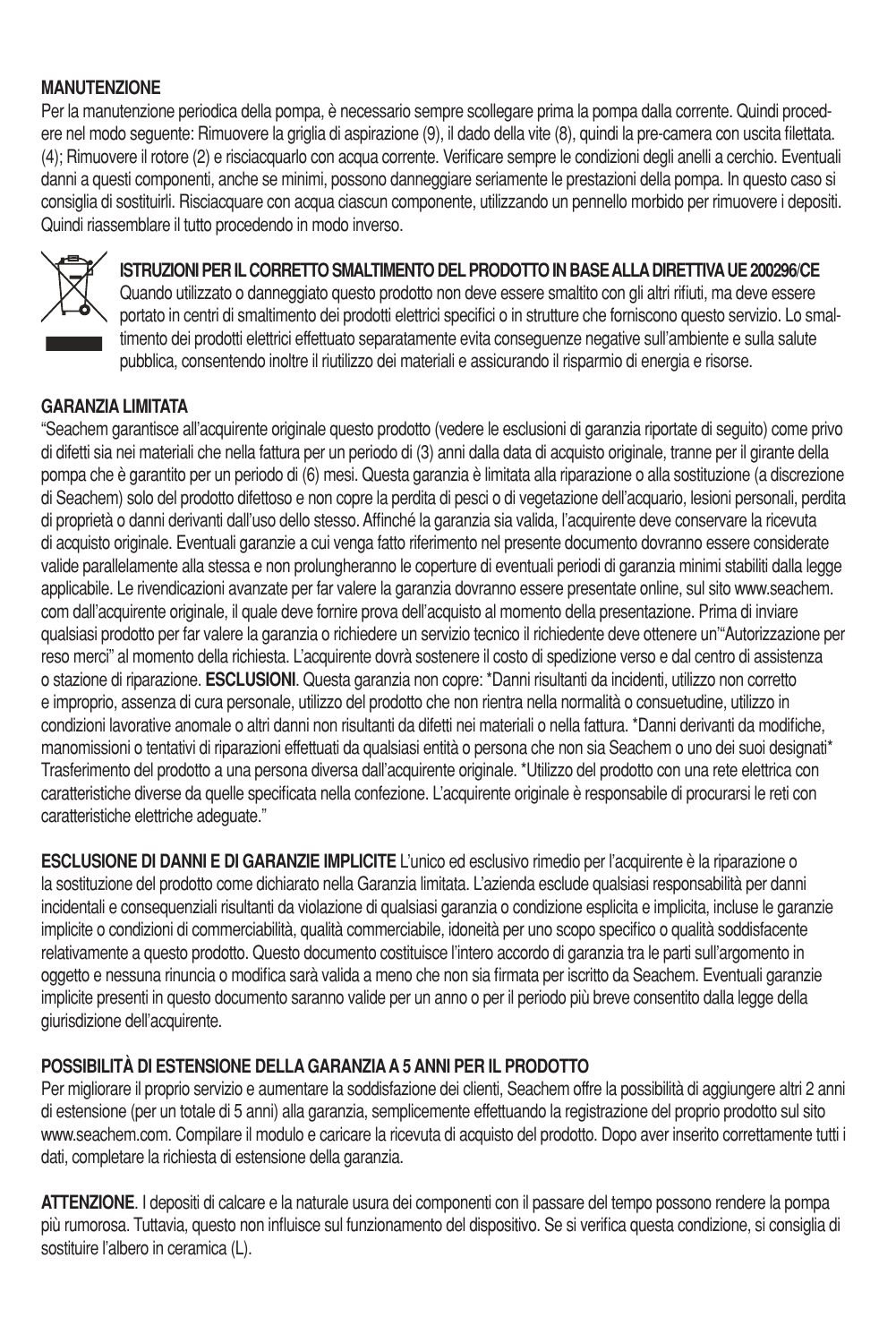## **Português**

Parabéns pela compra da sua nova bomba Seachem Impulse™. Impulse™ é uma bomba multifuncional silenciosa, com baixo consumo de energia. É ideal para aquários de água doce e salgada, escumadores de proteínas, fontes internas, resfriamento de água e todas as aplicações submersíveis e em linha semelhantes, que exigem desempenho energeticamente eficiente e ultra silencioso. A bomba Impulse™ está equipada com um motor síncrono e um impulsor avançado, eixo e rolamentos de cerâmica (aço inoxidável na bomba Impulse™ 400) e vazão ajustável. Estão incluídos acessórios para adaptadores de mangueira de diversos tamanhos e ventosas. É fácil de usar e manter, graças à completa ausência de parafusos. Leia atentamente e guarde as instruções a seguir para usar sua bomba Impulse™ da melhor maneira.

#### **INSTRUÇÕES IMPORTANTES DE SEGURANÇA:**

As bombas Impulse™ são fabricadas de acordo com as leis de segurança nacionais e internacionais.

1. Desconecte a bomba antes de instalar ou executar qualquer manutenção. Verifique se a voltagem indicada na etiqueta da bomba corresponde à da sua rede elétrica. Este dispositivo elétrico deve ser alimentado por um disjuntor diferencial (disjuntor de segurança) com um limite de disparo de até 30mA.

- 2. A bomba pode funcionar submersa e em linha.
- 3. Antes de conectar a bomba, verifique se o cabo e a bomba não estão danificados.

4. A bomba possui uma ligação por cabo tipo Z. O cabo e o plugue não podem ser substituídos ou reparados. Em caso de danos, substitua a bomba por completo

5. CUIDADO: desconecte todos os produtos elétricos submersos antes de fazer manutenção na água. Caso o plugue ou a tomada elétrica estejam danificados, desligue o disjuntor antes de desconectar o plugue da tomada.

- 6. A bomba não deve funcionar sem água para evitar danos ao motor.
- 7. A bomba pode ser utilizada em líquidos ou em ambiente com temperatura inferior a 35 °C/95 °F.

8. Não utilize a bomba para outros fins (por exemplo, no banheiro ou em usos similares) que não sejam para o qual foi projetada.

9. Evite o uso da bomba com líquidos corrosivos e abrasivos.

10. Esta bomba não foi projetada para uso por crianças ou pessoas com problemas mentais. É necessária uma supervisão adulta ou pessoas responsáveis pela segurança pessoal.

11.Para evitar que água acidentalmente molhe o plugue ou a tomada elétrica, faça um laço no cabo abaixo do nível da tomada elétrica (Fig. A)

- 12. Evite pegar a bomba pelo cabo durante a instalação ou manutenção.
- 13. A bomba só pode ser utilizado nas aplicações mencionadas acima.

### **NÃO DESCARTE ESTAS INSTRUÇÕES. INSTRUÇÕES DE USO E MANUTENÇÃO**

As bombas Impulse™ possuem os seguintes componentes (Fig. 1, Página 1)

- 1. O corpo do motor é completamente submersível e isolado por resina epóxi;
- 2. O conjunto do impulsor é resistente ao desgaste e à prova de ruído (eixo cerâmico nos modelos 600 e 800)
- 3. Regulador de fluxo de água de min. (-) até máx. (+), montado na pré-câmara;
- 4. Pré-câmara rosqueada (½" GAS modelo 400; ¾" GAS modelos 600 e 800)
- 5. Ventosas
- 6. Tampa traseira da bomba
- 7. Adaptadores rosqueados
- 8. Porca do anel
- 9. Grade de admissão

#### **INSTALAÇÃO DA BOMBA: USO E REGULAÇÃO**

Prossiga da seguinte forma para instalar a bomba: Insira as ventosas nos orifícios sob o corpo da bomba (5 + 1); limpe a parede do depósito, fonte ou aquário e pressione a bomba nas ventosas para fixá-la. Gire o regulador de fluxo de água na parte frontal da bomba para alterar o fluxo (3). São fornecidos dois adaptadores rosqueados (7), que podem ser conectados a tubulações ou tubos flexíveis ou rígidos, adequados para adaptar a bomba a uma variedade de usos. No caso de uso a "seco" (sem água), remova a grade de admissão (9). Posicione o regulador de fluxo de acordo com a granulação e remova-o (3), empurrando-o suavemente para fora do seu lugar. Aparafuse os 2 adaptadores nos orifícios de entrada e saída e conecte os tubos. Insira o plugue na tomada.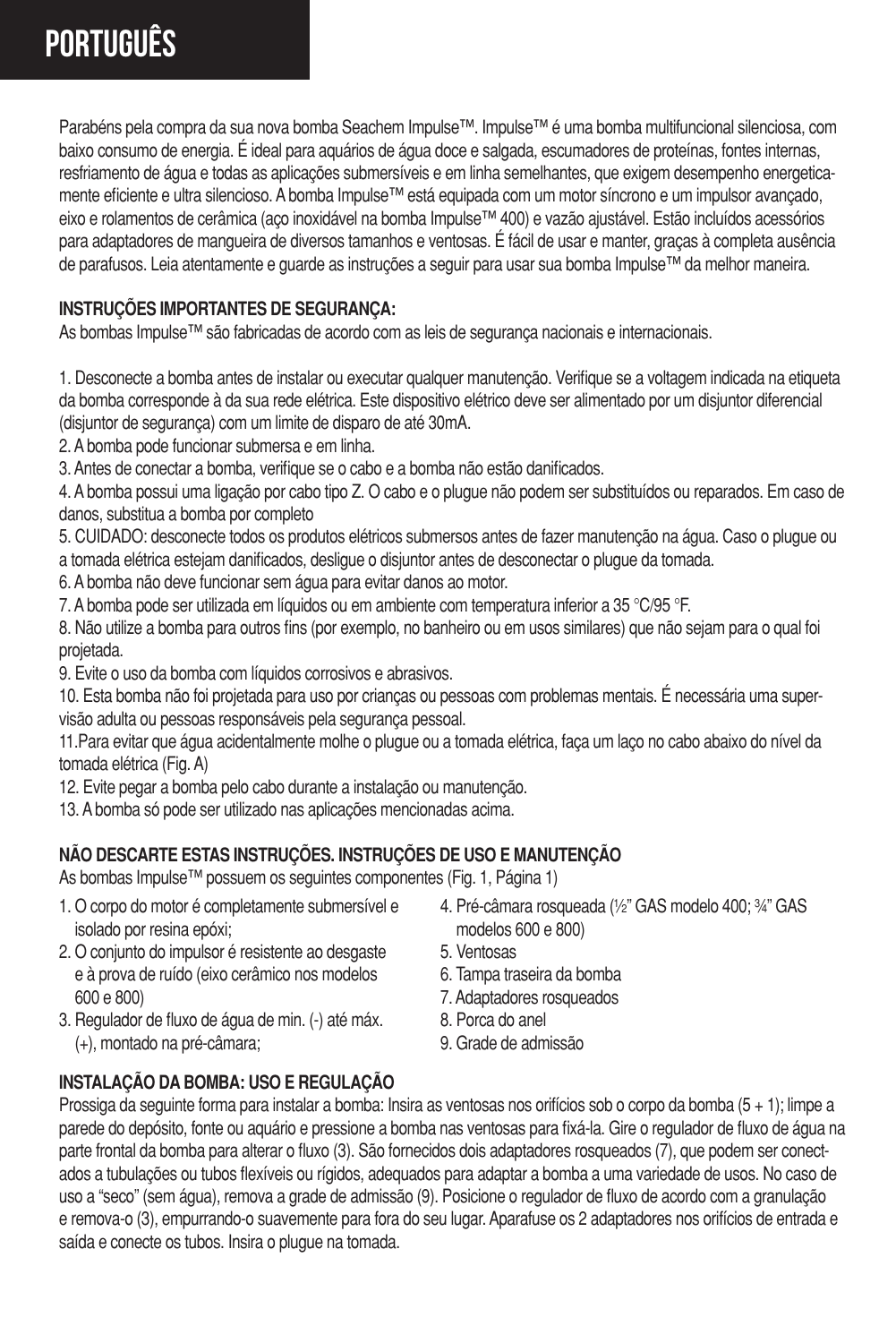#### **MANUTENÇÃO**

Para a manutenção periódica da bomba, sempre desconecte a bomba primeiro. Depois, proceda da seguinte forma: retire o grade de admissão (9), a porca do anel (8) e, em seguida, a pré-câmara rosqueada (4); retire o rotor (2) e lave-o com água doce. Sempre verifique as condições dos O-rings. Qualquer dano aos O-rings, mesmo que pequenos, pode comprometer seriamente o desempenho da bomba. Nesse caso, é recomendável substituí-los. Lave cada parte com água, usando uma escova macia para remover depósitos. Em seguida, monte tudo na ordem inversa.



#### **INSTRUÇÕES PARA DESCARTE CORRETO DO PRODUTO, DE ACORDO COM A DIRETIVA UE 2002/96/ EC**

Quando usado ou danificado, este produto não precisa ser descartado com outros resíduos. Pode ser entregue em centros específicos de coleta de lixo elétrico, ou a empresas que prestam este serviço. O descarte separado de produtos elétricos evita consequências negativas ao meio ambiente e à saúde pública em geral, permitindo a reutilização de materiais e proporcionando economia de energia e recursos.

#### **GARANTIA LIMITADA**

"A Seachem garante este produto (consulte Exceções abaixo) ao comprador original contra defeitos de materiais e de fabricação por um período de três (3) anos a partir da data da compra original, exceto o impulsor da bomba, que possui garantia de 6 (seis) meses. Esta garantia está limitada ao reparo ou substituição (por opção da Seachem) apenas de produtos defeituosos, e não cobre perda de vida do aquário, ferimentos pessoais, perda de propriedade ou danos decorrentes do uso do produto. Você deve guardar o comprovante original da compra para validar a garantia. Qualquer garantia aqui contida deve ser executada concomitantemente com, e não além de, quaisquer períodos mínimos de garantia estabelecidos pela lei aplicável. Reclamações feitas sob garantia devem ser apresentadas on-line em www.seachem.com pelo comprador original, que deve fornecer comprovante de compra no momento da solicitação. O requerente deve obter uma "Autorização de Devolução de Mercadoria" no momento da solicitação, antes de enviar qualquer produto para serviço técnico ou garantia. O comprador arcará com os custos de envio de/para o centro de serviço ou estação de reparo.

**EXCEÇÕES**. Esta garantia não cobre o seguinte: \*Danos resultantes de acidente, uso indevido, abuso, falta de cuidados razoáveis, uso do produto que não seja normal ou comum, uso do projeto em condições de trabalho anormais, ou quaisquer outras falhas não resultantes de defeitos em materiais ou mão de obra. \*Danos resultantes de modificação, adulteração ou tentativa de reparo por qualquer pessoa que não seja a Seachem ou um representante designado por ela. \*Transferência do produto para alguém que não seja o comprador original. \*Submeter o produto a serviços elétricos não especificados na embalagem; o comprador original é responsável por fornecer instalações elétricas adequadas."

#### **DANOS DE EXCEÇÃO E LIMITAÇÃO DE GARANTIAS IMPLÍCITAS**

Sua única e exclusiva obrigação é o reparo ou substituição do produto, conforme previsto nesta Garantia Limitada. A empresa se isenta de qualquer responsabilidade por danos incidentais e consequentes da violação de qualquer garantia ou condições expressas ou implícitas, incluindo garantias implícitas ou condições de comercialização, qualidade comercializável, adequação a uma finalidade específica ou qualidade satisfatória em relação a este produto. Esta redação constitui todo o acordo de garantia das partes com relação ao assunto aqui disposto; nenhuma exceção ou emenda será válida, a menos que seja por escrito e assinada pela Seachem. Quaisquer garantias implícitas aqui contidas são limitadas a um ano ou ao período mais curto permitido pela lei de sua jurisdição.

#### **DESCUBRA COMO OBTER GARANTIA DE 5 ANOS PARA O SEU PRODUTO**

Para melhorar nosso serviço e a satisfação de nossos clientes, a Seachem oferece a possibilidade de adicionar uma extensão de 2 anos (total de 5 anos) à garantia, registrando seu produto em nosso site www.seachem.com Preencha o formulário e faça o upload do recibo de compra do produto. Depois de inserir corretamente todos os seus dados, conclua a solicitação de extensão da garantia.

#### **ATENÇÃO!**

Depósito de calcário e desgaste natural dos componentes podem fazer com que a bomba faça mais barulho com o tempo. Isso não afeta o funcionamento da bomba. Nesse caso, recomendamos que você substitua o eixo de cerâmica (L).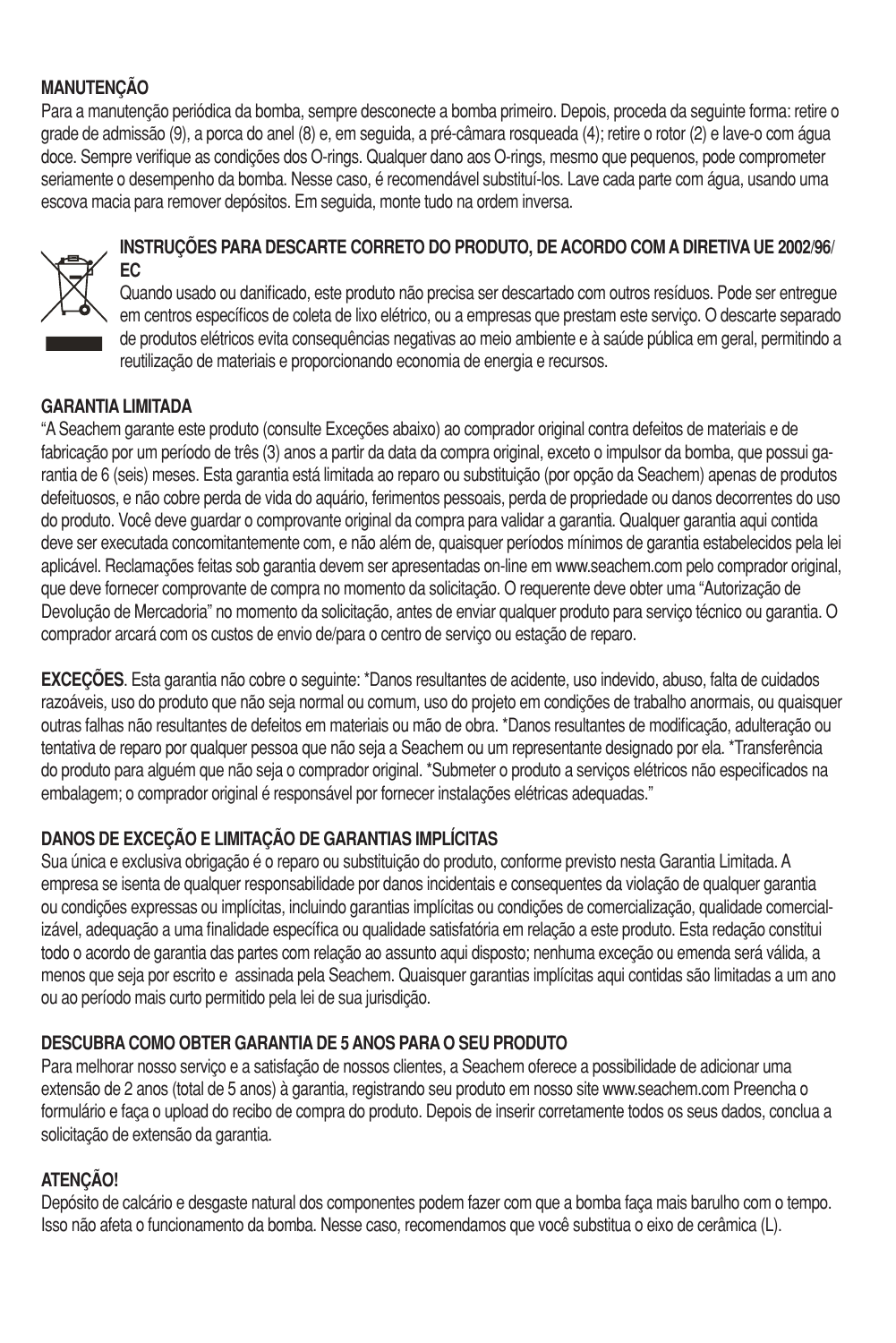## **Deutsche**

Herzlichen Glückwunsch zum Kauf Ihrer neuen Seachem Impulse™ Pumpe. Die Impulse™ ist eine leise, energieeffiziente Multifunktionspumpe. Sie eignet sich ideal für Süß- und Salzwasseraquarien, Abschäumer, Innenraumbrunnen, Wasserkühlung und alle sonstigen tauchfähigen und Leitungsanwendungen, die eine energieeffiziente, extrem leise Leistung erfordern. Die Impulse™ verfügt über einen Synchronmotor, einen fortschrittlichen Impeller, eine Welle und Lager aus Keramik (im Fall der Impulse™ 400 aus Edelstahl) sowie eine verstellbare Durchflussrate. Schlauchanschlüsse in mehreren Größen und Saugnäpfe sind im Lieferumfang enthalten. Mit der anwenderfreundlichen Pumpe lassen sich Aquarien vollkommen ohne Schrauben instand halten. Bitte lesen Sie die folgenden Anweisungen aufmerksam durch und speichern Sie sie, um Ihre Impulse™ Pumpe bestmöglich nutzen zu können.

#### **WICHTIGE SICHERHEITSHINWEISE:**

Impulse™ Pumpen sind mit nationalen und internationalen Sicherheitsvorschriften konform.

1. Trennen Sie die Pumpe von der Steckdose, bevor Sie sie installieren oder warten. Bitte überprüfen Sie, ob die Spannung auf dem Pumpenlabel mit dem Ihres Stromnetzes übereinstimmt. Dieses Elektrogerät muss über einen Fehlerstrom-Schutzschalter mit einer Auslöseschwelle von 30 mA oder weniger versorgt werden.

2. Die Pumpe kann sowohl untergetaucht als auch in Leitungen verwendet werden.

3. Überprüfen Sie das Kabel und die Pumpe auf Schäden, bevor Sie die Pumpe anschließen.

4. Die Pumpe verfügt über eine Typ-Z-Kabelverbindung. Kabel und Stecker können nicht ersetzt oder repariert werden. Ersetzen Sie im Falle eines Schadens die gesamte Pumpe.

5. ACHTUNG: Trennen Sie alle untergetauchten elektrischen Geräte, bevor Sie Wartungen im Wasser vornehmen. Falls ein Kabel oder ein elektrischer Ausgang beschädigt ist, schalten Sie den Trennschalter aus, bevor Sie den Stecker aus der Steckdose ziehen.

6. Die Pumpe darf nicht ohne Wasser verwendet werden, um Schäden am Motor zu vermeiden.

7. Die Pumpe kann in Flüssigkeiten oder Umgebungen mit einer Temperatur bis 35 °C verwendet werden.

8. Verwenden Sie die Pumpe nicht für andere Zwecke als vom Hersteller vorgesehen (z. B. Badezimmer oder ähnliche Anwendungen). 9. Vermeiden Sie den Einsatz der Pumpe mit korrosiven oder abrasiven Flüssigkeiten.

10. Die Pumpe wurde nicht für die Verwendung durch Kinder oder Menschen mit eingeschränkten geistigen Fähigkeiten entwickelt. Eine angemessene Aufsicht durch Erwachsene oder andere Personen, die für die persönliche Sicherheit verantwortlich sind, ist erforderlich.

11. Um zu vermeiden, dass Wasser versehentlich den Stecker oder die Steckdose benetzt, machen Sie eine Schleife im Kabel unter Steckdosenhöhe (Abb. A).

12. Vermeiden Sie es, die Pumpe während der Installation oder Wartung am Kabel hochzuheben.

13. Die Pumpe kann nur für die obenerwähnten Anwendungen verwendet werden.

#### **HEBEN SIE DIESE ANWEISUNGEN AUF. NUTZUNGS- UND WARTUNGSHINWEISE**

Impulse™ Pumpen verfügen über die folgenden Komponenten (Abb. 1, Seite 1)

- 1. Motorkörper, vollständig tauchbar und mit Epoxidharz isoliert
- 2. Impeller-Baugruppe, verschleißfest und schallgeschützt (Keramikwelle für die Modelle 600 und 800)
- 3. Wasserdurchflussregler von Min. (-) bis Max. (+) , in
- der Vorkammer installiert
- 4. Vorkammer mit Gewinde (½" GAS Modell 400; ¾" GAS Modelle 600 und 800)
- 5. Saugnäpfe
- 6. Rückabdeckung der Pumpe
- 7. Anschlüsse mit Gewinde
- 8. Ringmutter
- 9. Eintrittsgitter

#### **PUMPENINSTALLATION: NUTZUNG UND REGULIERUNG**

Installieren Sie die Pumpe wie folgt: Führen Sie die Saugnäpfe in die Löcher unter dem Pumpengehäuse ein (5+1); reinigen Sie den Pumpensumpf, Brunnen oder die Aquariumwand und drücken Sie die Pumpe auf die Saugnäpfe, um sie zu befestigen. Drehen Sie den Wasserdurchflussregler auf der Vorderseite der Pumpe, um den Durchfluss zu ändern (3). Es sind zwei Anschlüsse mit Gewinde (7) enthalten, an die steife oder flexible Schläuche oder Rohre angeschlossen werden können, um die Pumpe mehreren Anwendungen anzupassen. Entfernen Sie bei einer trockenen Anwendung (außerhalb des Wassers) das Eintrittsgitter (9). Positionieren Sie den Durchflussregler gemäß der Masierung und nehmen Sie ihn vom Gerät (3), indem Sie ihn sanft herausdrücken. Schrauben Sie die beiden Anschlüsse an den Ein- und Ausgangslöchern fest und verbinden Sie die Schläuche. Stecken Sie den Stecker in die Steckdose.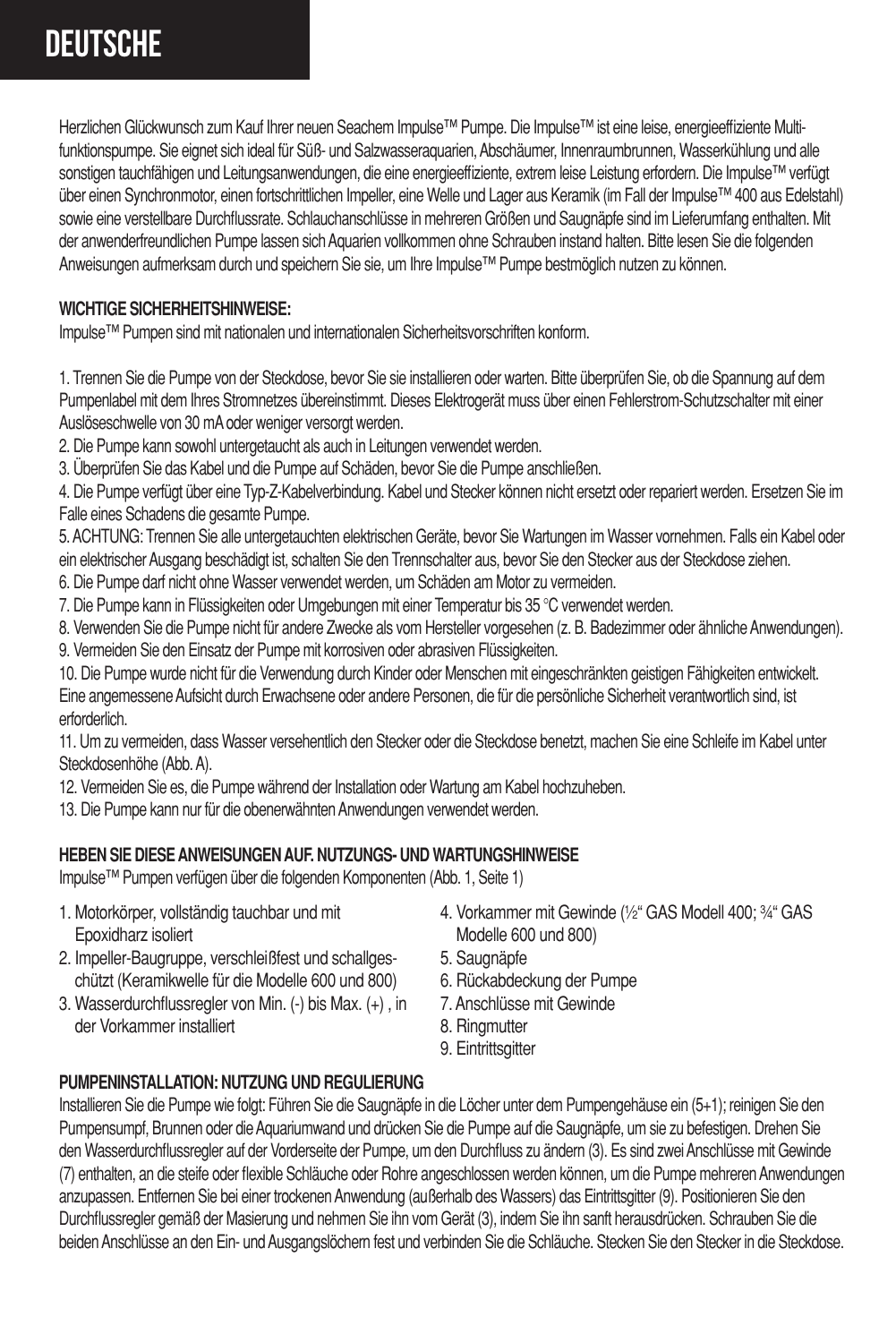#### **WARTUNG**

Trennen Sie die Pumpe für die regelmäßige Wartung zunächst von der Steckdose. Fahren Sie dann wie folgt fort: Entfernen Sie den eintrittsgitter (9), die Ringmutter (8) und dann die Vorkammer mit Gewinde (4); entfernen Sie den Rotor (2) und spülen ihn unter Frischwasser ab. Überprüfen Sie immer den Zustand der O-Ringe. Selbst geringe Schäden an den O-Ringen können die Pumpenleistung stark beeinträchtigen. In diesem Fall empfehlen wir, sie zu ersetzen. Spülen Sie jedes Teil mit Wasser ab und verwenden Sie eine sanfte Bürste, um Ablagerungen zu entfernen. Bauen Sie danach alles in umgekehrter Reihenfolge wieder zusammen.



#### **ANWEISUNGEN FÜR DIE KORREKTE ENTSORGUNG DES PRODUKTS GEMÄSS EU-RICHTLINIE 2002/96/EG**

Wenn dieses Produkt benutzt oder defekt ist, darf es nicht mit anderem Abfall entsorgt werden. Es kann bei speziellen Elektroschrottannahmestellen oder Händlern, die diesen Service anbieten, abgegeben werden. Die separate Entsorgung von Elektroprodukten vermeidet negative Folgen für die Umwelt und die öffentliche Gesundheit insgesamt. Darüber hinaus können Materialien wiederverwendet werden, was Energie und Ressourcen spart.

#### **BESCHRÄNKTE GARANTIE**

"Seachem gewährleistet gegenüber dem ursprünglichen Käufer, dass das Produkt (siehe Ausnahmen unten) für einen Zeitraum von drei (3) Jahren ab dem ursprünglichen Kaufdatum frei von Material- und Verarbeitungsfehlern ist. Ausgenommen davon ist der Impeller, für den ein Garantiezeitraum von sechs (6) Monaten gilt. Diese Garantie ist auf die Reparatur oder den Ersatz (nach Entscheidung von Seachem) des defekten Produkts beschränkt und deckt den Verlust von Lebewesen im Aquarium, Personen- und Sachschäden sowie weitere Schäden, die durch die Verwendung des Produkts entstehen, nicht ab. Sie müssen einen originalen Kaufnachweis behalten, um die Garantie validieren zu können. Jegliche hierin enthaltene Garantie gilt gleichzeitig mit und nicht zusätzlich zu den gesetzlich festgelegten Mindestgarantiezeiten. Garantieansprüche werden vom ursprünglichen Käufer online unter www.seachem.com eingereicht, der zum Zeitpunkt der Einreichung den Kaufnachweis erbringen muss. Der Anspruchsteller muss eine "Return Merchandise Authorization" zum Zeitpunkt der Einreichung einholen, bevor er ein Produkt zum Garantie- oder technischen Service einsendet. Der Käufer trägt die Versandkosten an das Servicecenter oder die Reparaturstation und zurück. AUSSCHLÜSSE. Diese Garantie deckt die folgenden Punkte nicht ab: \* Schäden aufgrund von Unfällen, unsachgemäßer Anwendung, Missbrauch, Mangel an Vorsicht, Anwendung des Produkts außerhalb des normalen Rahmens, Anwendung des Produkts unter abnormalen Arbeitsbedingungen oder weiteren Fehlern, die nicht auf Material- oder Verarbeitungsfehlern basieren. \* Schäden aufgrund von Modifikation, Manipulation oder der versuchten Reparatur durch jemanden, der nicht für Seachem arbeitet oder von Seachem beauftragt wurde. \* Weitergabe des Produkts an jemanden, der nicht der ursprüngliche Käufer ist. \* Versorgung des Produkts mit Stromwerten, die nicht auf der Verpackung angegeben sind; der ursprüngliche Käufer ist dafür verantwortlich, eine adäquate Versorgung sicherzustellen.

#### **HAFTUNGSAUSSCHLUSS UND BESCHRÄNKUNG DER STILLSCHWEIGENDEN GEWÄHRLEISTUNGEN**

Ihr einziges und ausschließliches Rechtsmittel ist die Reparatur oder der Austausch des Produkts gemäß dieser beschränkten Garantie. Das Unternehmen lehnt jede Haftung für Neben- und Folgeschäden ab, die auf die Verletzung einer ausdrücklichen oder stillschweigenden Garantie oder von Bedingungen zurückzuführen sind, einschließlich der stillschweigenden Garantien oder Bedingungen für die Marktgängigkeit, die handelsübliche Qualität, die Eignung für einen bestimmten Zweck oder die zufriedenstellende Qualität dieses Produkts. Dieser Text stellt die gesamte Gewährleistungsvereinbarung der Parteien in Bezug auf den Gegenstand dieser Vereinbarung dar. Ein Verzicht oder eine Änderung ist nur gültig, wenn sie schriftlich von Seachem unterzeichnet wurde. Alle impliziten Garantien in diesem Dokument sind auf ein Jahr oder den kürzesten Zeitraum begrenzt, der in Ihrer Gerichtsbarkeit zulässig ist.

#### **ERFAHREN SIE, WIE SIE EINE FÜNFJAHRESGARANTIE FÜR IHR PRODUKT ERHALTEN**

Um den Service und die Kundenzufriedenheit zu verbessern, bietet Seachem die Möglichkeit, die Garantie um zwei Jahre (auf insgesamt fünf Jahre) zu verlängern. Registrieren Sie Ihr Produkt dafür einfach auf unserer Website www.seachem.com. Füllen Sie das Formular aus und laden Sie die Produktquittung hoch. Schließen Sie die Garantieverlängerungsanfrage ab, nachdem Sie alle Daten korrekt eingegeben haben.

#### **ACHTUNG!**

Kalkablagerungen auf den Komponenten und deren natürliche Abnutzung können dazu führen, dass die Pumpe mit der Zeit lauter wird. Dadurch wird die Funktion der Pumpe nicht beeinträchtigt. In diesem Fall empfehlen wir Ihnen, die Keramikwelle (L) zu ersetzen.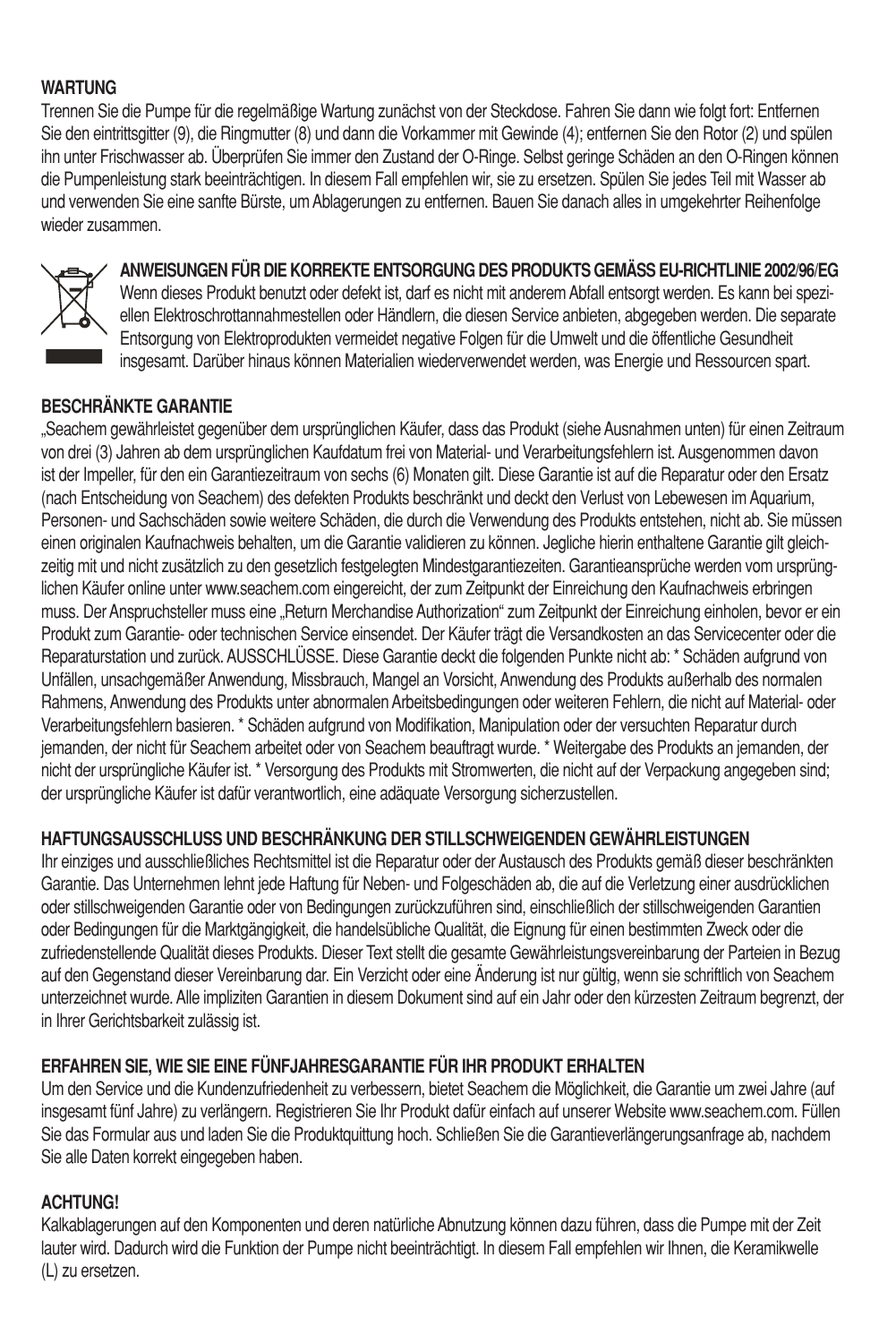## **Nederland**

Gefeliciteerd met de aankoop van uw nieuwe Seachem Impulse™ pomp. De Impulse™ is een geluidsstille, energiezuinige, multifunctionele pomp. Ideaal voor zoet- en zoutwateraquariums, eiwitafschuimers, binnenfonteinen, waterkoeling en alle vergelijkbare onderdompelbare en inline toepassingen die energie-efficiënte, ultrastille prestaties vereisen. De Impulse™ beschikt over een synchrone motor en een geavanceerde waaier, keramische buis en lagers (roestvrij staal bij de Impulse™ 400), en een verstelbare debiet. Slangkoppelstukken in meerdere formaten en zuignappen zijn bijgeleverd. Eenvoudig in gebruik en onderhoud dankzij het ontbreken van schroeven. Gelieve de volgende voorschriften zorgvuldig door te nemen en te bewaren om uw Impulse™ pomp op de beste manier te gebruiken.

#### **BELANGRIJKE VEILIGHEIDSVOORSCHRIFTEN**

Impulse™ pompen zijn vervaardigd in overeenstemming met de nationale en internationale veiligheidsregelgeving.

1. Trek de stekker van de pomp los voordat u gaat installeren of onderhoud gaat uitvoeren. Controleer dat het voltage vermeld op het pompetiket overeenkomt met uw elektriciteitsnet. Dit elektrische apparaat moet worden gevoed door een differentieelschakelaar (veiligheidsschakelaar) met een uitschakeldrempel van 30mA of minder.

2. De pomp kan zowel ondergedompeld als inline functioneren.

3. Controleer voordat u de stekker van de pomp insteekt, of het koord en de pomp onbeschadigd zijn.

4. De pomp heeft een type Z kabelverbinding. De kabel en stekker kunnen niet worden vervangen of gerepareerd. Vervang in geval van schade de gehele pomp

5. WAARSCHUWING: ontkoppel alle ondergedompelde elektrische producten voordat u onderhoud in het water uitvoert; in geval de stekker of het stopcontact is beschadigd, schakelt u de differentieelschakelaar uit voordat u de stekker uit het stopcontact haalt.

6. De pomp mag niet zonder water functioneren om schade aan de motor te voorkomen.

7. De pomp kan worden gebruikt in vloeistoffen of in een omgeving met een temperatuur niet hoger dan 35 °C / 95 °F.

8. Gebruik de pomp niet voor doeleinden (bijv, in badkamer of vergelijkbare toepassingen) anders dan waarvoor deze is ontworpen.

9. Vermijd pompgebruik met bijtende en schurende vloeistoffen.

10. Deze pomp is niet ontworpen voor gebruik door kinderen of personen met een verstandelijke beperking. Toezicht door een geschikte volwassene of personen verantwoordelijk voor de persoonlijke veiligheid is vereist.

11. Om te voorkomen dat water de stekker of het stopcontact per ongeluk nat maakt, maakt u een lus in het koord onder de hoogte van het stopcontact (Afb. A)

12. Voorkom dat u de pomp tijdens de installatie of het onderhoud bij het koord oppakt.

13. De pomp kan alleen voor de hierboven vermelde toepassingen worden gebruikt.

#### **DEZE VOORSCHRIFTEN NIET WEGGOOIEN. GEBRUIKS- EN ONDERHOUDSVOORSCHRIFTEN**

Impulse™ pompen hebben de volgende onderdelen (Afb. 1, Pagina 1)

- 1. Motorbehuizing kan volledig worden ondergedompeld en is geïsoleerd met epoxyhars;
- 2. Waaierinstallatie is slijtvast en geluidsstil (keramische buis voor modellen 600 en 800)
- 3. Waterdebietregelaar van min. (-) tot max. (+) gemonteerd aan de voorkamer;
- 4. Voorkamer voorzien van schroefdraad (½" GAS-model 400; ¾" GAS-modellen 600 en 800)
- 5. Zuignappen
- 6. Achterkant pomp
- 7. Slangpilaren met schroefdraad
- 8. Ringmoer
- 9. Inlaatrooster

#### **POMPINSTALLATIE: GEBRUIK EN BEDIENING**

Ga als volgt te werk om de pomp te installeren: Steek de zuignappen in de gaten onder de pompbehuizing (5+1); reinig de opvangbak, fontein of aquariumwand en druk de pomp tegen de zuignappen om deze te bevestigen. Draai aan de waterdebietregelaar aan de voorkant van de pomp om de stroming te veranderen (3). Twee slangpilaren met schroefdraad worden bijgeleverd (7) die kunnen worden bevestigd aan ofwel flexibele of starre slang of pijp geschikt om de pomp voor verschillende toepassingen aan te passen. In geval van 'droog' gebruik (buiten water), verwijdert u het inlaatrooster (9). Plaats de debietregelaar volgens de tekening en en verwijder (3) door deze voorzichtig los te halen. Draai de 2 slangpilaren in de inlaat- en uitlaatgaten en verbind de pijpen. Steek de stekker in het stopcontact.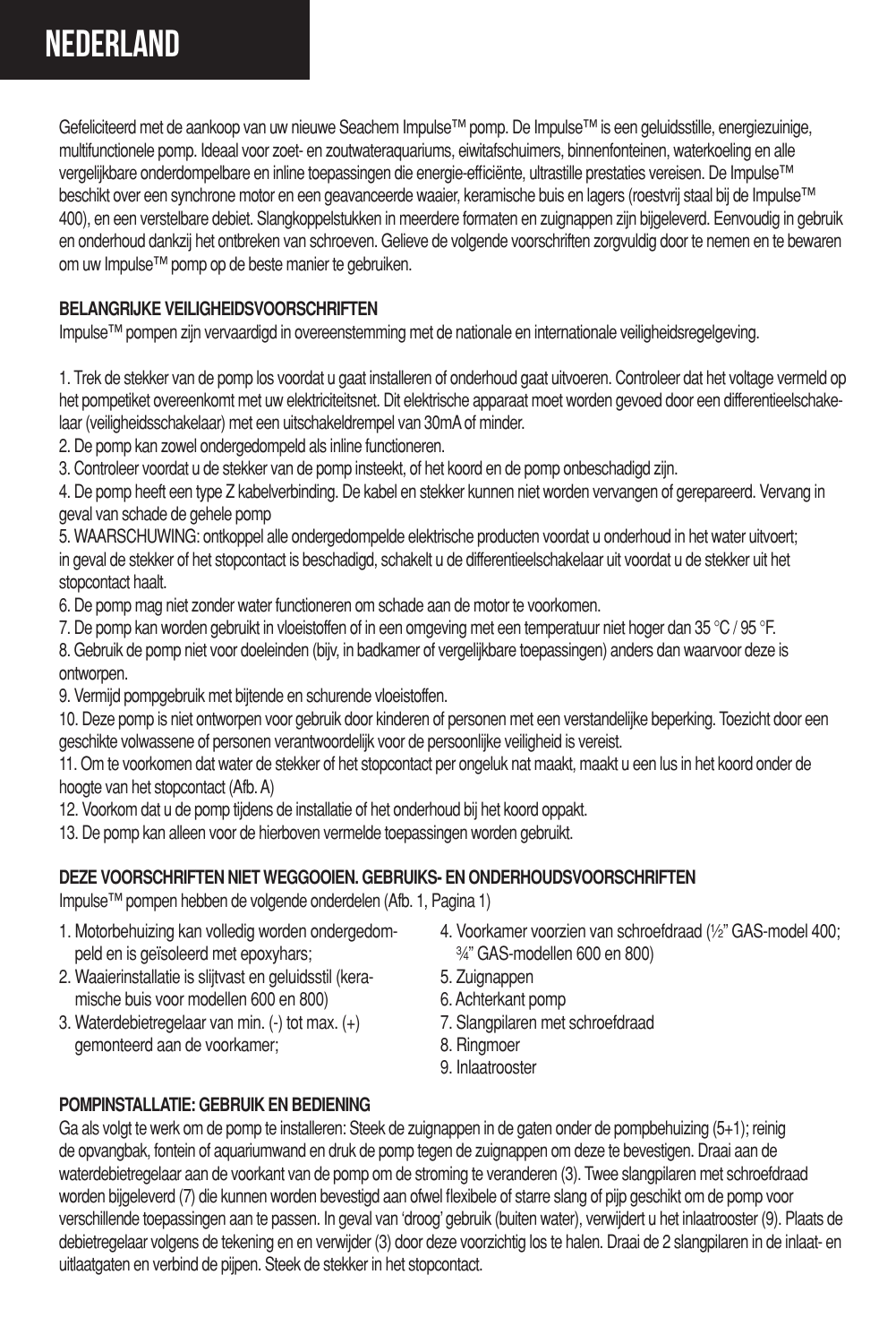#### **ONDERHOUD**

Voor periodiek pomponderhoud trekt u altijd eerst de stekker los. Ga dan als volgt te werk: verwijder de Inlaatrooster (9), de ringmoer (8) en vervolgens de voorkamer met schroefdraad(4); verwijder de rotor (2) en spoel af met kraanwater. Controleer altijd de conditie van de o-ringen. Schade aan de o-ringen, hoe klein ook, kan zeer nadelige gevolgen hebben voor de pompprestaties. In dit geval wordt aangeraden ze te vervangen. Spoel elk onderdeel met water, en gebruik een zachte borstel om het residu te verwijderen. Zet dan alles in omgekeerde volgorde weer in elkaar.



**INSTRUCTIES VOOR CORRECTE AFVOER VAN HET PRODUCT VOLGENS EU-RICHTLIJN 2002/96/EC**

Dit product mag, indien gebruikt of kapot, niet worden afgevoerd met het overige afval. Het moet naar het<br>hiervoor bestemde inzamelpunt voor elektrisch afval worden gebracht of naar dealers die deze dienst leveren. Door elektrische producten afzonderlijk af te voeren, worden negatieve gevolgen voor het milieu en de algemene volksgezondheid voorkomen en kunnen materialen hergebruikt worden waardoor energie en hulpbronnen worden bespaard.

**BEPERKTE GARANTIE** "Seachem garandeert de eerste koper dat het product (zie Uitsluitingen hieronder) vrij is van materiaalen fabricagefouten voor een periode van drie (3) jaar vanaf de oorspronkelijke aankoopdatum, behalve voor de waaier van de pomp, die een garantie heeft voor een periode van zes (6) maanden. Deze garantie is slechts beperkt tot de reparatie of vervanging (naar keuze van Seachem) van het defecte product en is niet van toepassing op verlies van aquariumleven, persoonlijk letsel, materiële schade of verlies voortvloeiend uit het gebruik van het product. U moet het originele aankoopbewijs bewaren om aanspraak te maken op de garantie. Enige garantie wordt gelijktijdig uitgevoerd,en niet bovenop minimale garantieperioden vastgesteld door de toepasselijke wet. Garantieclaims moeten online worden ingediend op www.seachem.com door de eerste koper, die bij indiening een aankoopbewijs moet overleggen. De claimende partij moet bij indiening een 'Return Merchandise Authorization' (retourproductautorisatie) verkrijgen voordat een product voor technische of garantieservice wordt verzonden. De koper draagt de kosten voor verzending van en naar het servicecentrum of de reparatiewerkplaats.

#### **UITSLUITINGEN**.

Deze garantie heeft geen betrekking op het volgende: \*Schade ten gevolge van ongevallen, verkeerd gebruik, misbruik, onvoldoende zorg, gebruik van het product anders dan normaal of gebruikelijk, gebruik van het product in abnormale werkomstandigheden of andere tekortkomingen die geen gevolg zijn van materiaal- en fabricagefouten. \*Schade ten gevolge van wijziging, manipulatie of poging tot reparatie door iemand anders dan Seachem of door hem aangewezen partij. \* Overdracht van het product aan iemand anders dan de eerste koper. \* Het product blootstellen aan elektrische service die niet op de verpakking is vermeld; de eerste koper is verantwoordelijk voor het verstrekken van de juiste elektrische voorzieningen."

#### **UITSLUITING SCHADE EN BEPERKING VAN IMPLICIETE GARANTIE**

 Uw enige en exclusieve rechtsmiddel is productreparatie of -vervanging zoals vermeld in deze Beperkte garantie. Het bedrijf wijst elke aansprakelijkheid voor incidentele en gevolgschade uit elke schending van elke expliciete of impliciete garantie of voorwaarden, inclusief de impliciete garanties of voorwaarden van verhandelbaarheid, handelskwaliteit, geschiktheid voor een bepaald doel, of van de bevredigende kwaliteit met betrekking tot dit product. Dit schrijven is de volledige garantieovereenkomst tussen de partijen met betrekking tot het onderwerp ervan, no waiver or amendment shall be valid unless in writing signed by Seachem. Alle verstrekte impliciete garantie is beperkt tot één jaar of de kortste periode toegestaan door de wet in uw jurisdictie.

#### **ONTDEK HOE U 5 JAAR GARANTIE OP UW PRODUCT KUNT KRIJGEN**

Om onze service en klanttevredenheid te verbeteren, biedt Seachem de mogelijkheid de garantie met 2 jaar te verlengen (5 jaar in totaal) door uw product simpelweg te registreren op onze website www.seachem.com Vul het formulier in het upload het aankoopbewijs van het product. Nadat u alle uw gegevens correct heeft ingevoerd, voltooit u het verzoek om garantieverlenging.

#### **LET OP!**

Kalksteen en natuurlijke slijtage op de onderdelen kunnen ertoe leiden dat het geluid van de pomp na verloop van tijd luider wordt. Dit heeft geen gevolgen voor de werking van de pomp. In dit geval raden we u aan de keramische pijp (L) te vervangen.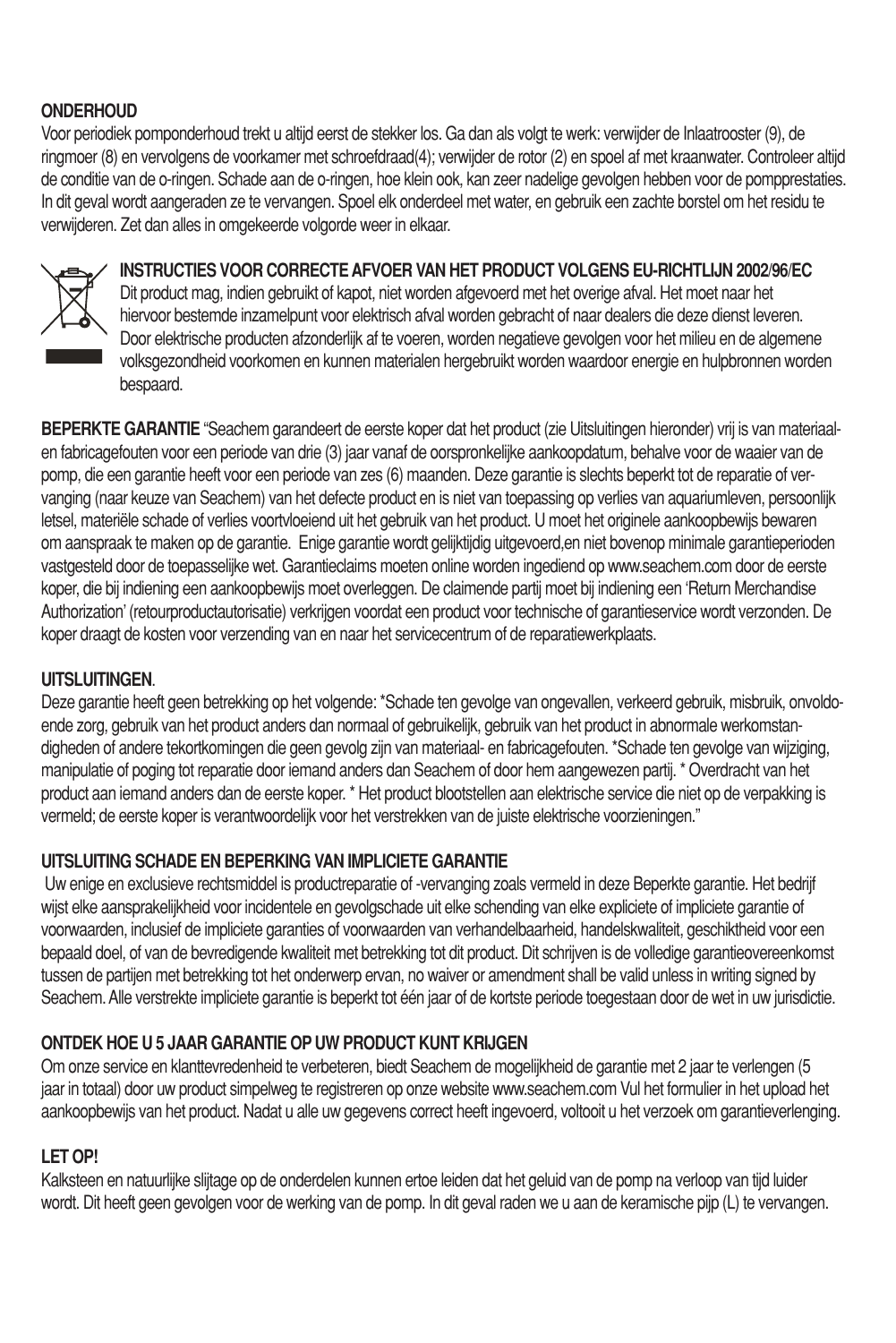## **русский**

Поздравляем с приобретением нового насоса Seachem Impulse™. Impulse™ — это тихий, энергоэффективный, многофункциональный насос. Он идеально подходит для аквариумов с пресной и морской водой, отделителей белка, внутренних фонтанов, водяного охлаждения и всех подобных погружных и встроенных систем, требующих энергоэффективного и бесшумного исполнения. Насос Impulse™ оснащен синхронным двигателем и усовершенствованным лопастным колесом, керамическим валом и подшипниками (нержавеющая сталь марки 400 в насосе Impulse™), а также создает регулируемую скорость потока. В комплект входят фитинги для шлангов разных размеров и присоски. Он прост в использовании и обслуживании благодаря полному отсутствию винтов. Внимательно прочитайте и сохраните следующие инструкции, чтобы наилучшим образом использовать насос Impulse™

#### **ВАЖНЫЕ ИНСТРУКЦИИ ПО ТЕХНИКЕ БЕЗОПАСНОСТИ**

Насосы Impulse™ изготовлены в соответствии с национальным и международным законодательством о безопасности.

1.Отключите насос перед установкой или проведением любого обслуживания. Убедитесь, что напряжение, указанное на этикетке насоса, соответствует напряжению вашей электрической сети. Это электрическое устройство необходимо подключить к дифференциальному автоматическому выключателю (защитный автоматический выключатель) с порогом отключения 30 мА или менее.

2. Насос может быть как погружным, так и встроенным.

3. Перед подключением насоса убедитесь, что шнур и насос не повреждены.

4. У насоса есть кабельная связь типа Z. Кабель и вилка не подлежат замене или ремонту. В случае повреждения замените весь насос

5. ПРЕДУПРЕЖДЕНИЕ! Отключите все подводные электрические изделия перед проведением технического обслуживания в воде. В случае повреждения штепсельной вилки или электрической розетки отключите автоматический выключатель, прежде чем извлекать штепсельную вилку из розетки.

- 6. Для того чтобы избежать повреждения двигателя, не используйте насос без воды.
- 7. Насос можно использовать в жидкостях или в среде с температурой не выше 35 °C/95 °F.
- 8. Не используйте насос не по назначению (например, в ванной или в аналогичных целях).
- 9. Не используйте насос с агрессивными и абразивными жидкостями.

10. Этот насос не предназначен для использования детьми или людьми с ограниченными умственными способностями.

Необходим соответствующий контроль со стороны взрослых или лиц, ответственных за личную безопасность.

11. Во избежание случайного попадания воды на вилку или в электрическую розетку сделайте петлю в шнуре ниже уровня электрической розетки (рис. A)

12. Не поднимайте насос за шнур во время установки или технического обслуживания.

13. Насос можно использовать только в вышеупомянутых целях.

#### **НЕ ВЫБРАСЫВАЙТЕ ЭТУ ИНСТРУКЦИЮ. ИНСТРУКЦИИ ПО ИСПОЛЬЗОВАНИЮ И ОБСЛУЖИВАНИЮ**

Насосы Impulse™ содержат следующие компоненты (рис. 1, Pagina 1).

- 1. Корпус двигателя полностью погружен и изолирован эпоксидной смолой.
- 2. Лопастное колесо в сборе является износостойким и оснащено шумоизоляцией (керамический вал для моделей 600 и 800)
- 3. Регулятор расхода воды от мин. (-) до макс. (+) установлен в предварительной камере.
- 4. Предварительная камера с резьбой (½" GAS модель 400; ¾" GAS модели 600 и 800)
- 5. Присоски
- 6. Задняя крышка насоса
- 7. Резьбовые переходники
- 8. Kольцевую гайку
- 9. Впускная решетка

#### **УСТАНОВКА НАСОСА. ИСПОЛЬЗОВАНИЕ И РЕГУЛИРОВАНИЕ**

Для установки насоса выполните следующие действия: вставьте присоски в отверстия под корпусом насоса (5+1); очистите поддон, фонтан или стенку аквариума и надавите насосом на присоски, чтобы закрепить его. Поверните регулятор расхода воды на передней стороне насоса, чтобы изменить расход (3). Предусмотрено два резьбовых переходника (7), которые можно прикрепить к гибкой или жесткой трубке, или к трубе, подходящей для различных видов использования насоса. В случае «сухого» использования (без воды) снимите впускную решетку (9). Расположите регулятор потока на дне и отсоедините его (3), аккуратно выталкивая его из своего места. Ввинтите 2 адаптера во входное и выходное отверстия и подсоедините трубки. Вставьте вилку в розетку.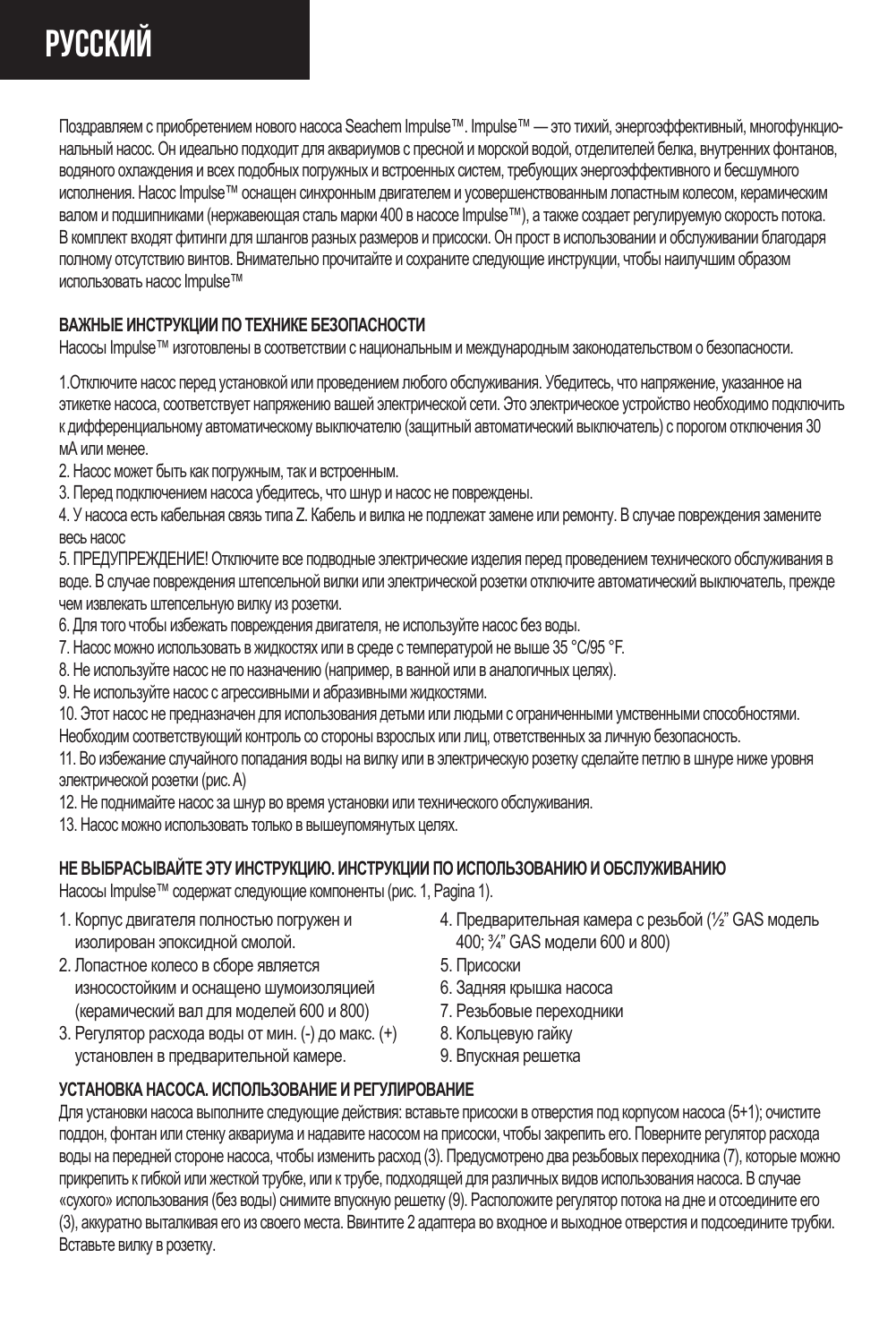**ТЕХНИЧЕСКОЕ ОБСЛУЖИВАНИЕ** Для проведения периодического технического обслуживания насоса всегда сначала отключайте его от сети. Затем действуйте в следующем порядке: снимите впускная решетка (9), кольцевую гайку (8), а затем предварительную камеру с резьбой (4); снимите ротор (2) и промойте его под пресной водой. Всегда проверяйте состояние уплотнительных колец. Любое повреждение уплотнительных колец, даже небольшое, может серьезно снизить производительность насоса. В этом случае рекомендуется их заменить. Промойте каждую деталь водой, используя мягкую щетку, чтобы удалить налет. Затем соберите всё в обратном порядке.

#### **ИНСТРУКЦИЯ ПО ПРАВИЛЬНОЙ УТИЛИЗАЦИИ ИЗДЕЛИЯ В СООТВЕТСТВИИ С ДИРЕКТИВОЙ ЕС 2002/96/EC** При



использовании или поломке это изделие нельзя утилизировать вместе с другими отходами. Его можно доставить в специальный центр сбора электрических отходов или дилеру, который предоставляет эту услугу. Раздельная утилизация электротехнической продукции позволяет избежать негативных последствий для окружающей среды и здоровья населения в целом, а также позволяет повторно использовать материалы, обеспечивая экономию энергии и ресурсов.

**ОГРАНИЧЕННАЯ ГАРАНТИЯ** Компания Seachem предоставляет на данное изделие первоначальному покупателю гарантию (см. пункт «Исключения» ниже) отсутствия дефектов в материалах и изготовлении в течение 3 (трех) лет с даты первоначальной покупки, за исключением лопастного колеса насоса, гарантия на которое составляет 6 (шесть) месяцев. Настоящая гарантия ограничивается ремонтом или заменой (по усмотрению компании Seachem) дефектного изделия и не распространяется на снижение срока службы аквариума, травмы, потерю или повреждение имущества, вызванное использованием данного изделия. Для подтверждения гарантии вы должны сохранить оригинал подтверждения покупки. Любая гарантия в данном документе действует одновременно с минимальными гарантийными периодами, установленными действующим законодательством, а не в дополнение к ним. Гарантийные претензии должен подавать первоначальный покупатель в режиме онлайн на сайте www.seachem.com. Он должен предоставить подтверждение покупки в момент подачи претензии. Заявитель должен получить «Разрешение на возврат товара» во время подачи претензии перед отправкой любого изделия для проведения гарантийного или технического обслуживания. Покупатель несет расходы по доставке в сервисный или ремонтный центр и обратно. ИСКЛЮЧЕ-НИЯ. Данная гарантия не распространяется на следующее: \*Ущерб, возникший в результате несчастного случая, неправильного использования, злоупотребления, отсутствия разумного ухода, использования изделия, отличного от нормального или обычного использования, использования изделия в ненормальных рабочих условиях или любого другого неправильного использования, не связанного с дефектами в материалах или изготовлении. \*Ущерб, вызванный модификацией, вмешательством или попыткой ремонта кем-либо, кроме сотрудника компании Seachem или назначенного этой компанией лица. \*Передача изделия кому-либо, не являющемуся первоначальным покупателем. \*Проведение электрического обслуживания изделия, не указанного на упаковке. Первоначальный покупатель несет ответственность за обеспечение надлежащего электрического оборудования.

**ИСКЛЮЧЕНИЕ УЩЕРБА И ОГРАНИЧЕНИЕ ПОДРАЗУМЕВАЕМЫХ ГАРАНТИЙ** Вашим единственным и исключительным средством правовой защиты является ремонт или замена изделия, как предусмотрено в настоящей Ограниченной гарантии. Компания не несет ответственности за случайные и косвенные убытки, за нарушение каких-либо явных или подразумеваемых гарантий или условий, включая подразумеваемые гарантии или условия товарной пригодности, товарного качества, пригодности для конкретной цели или удовлетворительного качества данного изделия. Настоящий документ представляет собой полное гарантийное соглашение сторон в отношении предмета настоящего соглашения. Любой отказ или изменение являются действительными, только когда они составлены в письменной форме и подписаны представителем компании Seachem. Любые подразумеваемые гарантии в данном документе ограничены одним годом или кратчайшим сроком, разрешенным законодательством вашей юрисдикции.

**УЗНАЙТЕ, КАК ПОЛУЧИТЬ ВАШЕ ИЗДЕЛИЕ С ГАРАНТИЕЙ НА 5 ЛЕТ** Чтобы улучшить обслуживание и удовлетворенность наших клиентов, компания Seachem предлагает возможность продления гарантии на 2 года (всего 5 лет) путем простой регистрации изделия на нашем сайте www.seachem. Заполните форму и загрузите квитанцию о покупке продукта. После правильного введения всех данных заполните запрос на продление гарантии.

**ВНИМАНИЕ!** Отложения известняка и естественный износ компонентов могут привести к тому, что шум при работе насоса со временем станет громче. Это не влияет на работу насоса. В этом случае мы рекомендуем заменить керамический вал (L).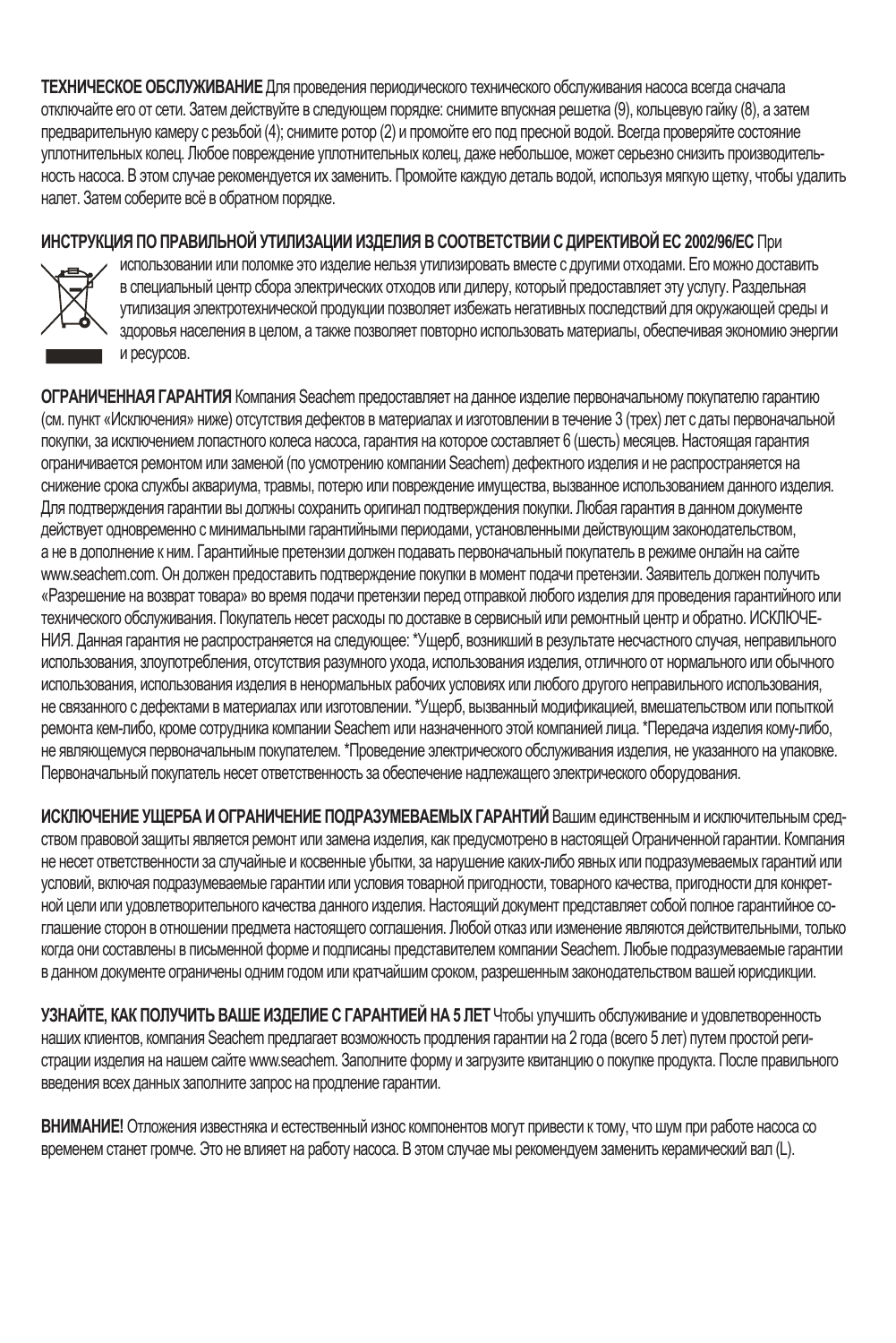अपने नए Seachem Impulse™ पंप की खरीद पर बधाई। Impulse™ एक शांत, ऊर्जा-कुशल, बहु-कार्य पंप है। यह ताजे और खारे पानी के एक्वैरियम, प्रोटीन स्किमर्स, इनडोर फव्वारे, पानी ठंडे करने और सभी समान सबमर्सिबल और इनलाइन अनुप्रयोगों, जिनमें उच्च प्रदर्शन और संपूर्ण शांति की आवश्यकता होती है उनके लिए आदर्श है। Impulse™ एक तुल्यकालिक मोटर और एक उन्नत इम्पेलर, सिरेमिक शाफ्ट और बीयरिंग (Impulse™ 400 पर स्टेनलेस स्टील), और एक समायोज्य प्रवाह दर से सुसज्जित है। विविध-आकार के होसनली एडेप्टर फिटिंग और सक्शन कप शामिल हैं। स्क्रू की पूर्ण अनुपस्थिति के कारण इसका उपयोग करना और रखरखाव करना आसान है। कृपया, निम्न निर्देशों को ध्यान से पढ़ें और अपने Impulse™ पंप का श्रेष्ठ उपयोग करने के लिए

**महत्वपूर्ण सुरक्षा निर्देश**

इन्हें सहेज कर रखें।

Impulse™ पंप राष्ट्रीय और अंतर्राष्ट्रीय सुरक्षा कानूनों के अनुरूप बनाए गए हैं।

1. इनस्टॉल करने या कोई भी रखरखाव करने से पहले पंप को अनप्लग करें। कृपया जांचें कि पंप लेबल पर इंगित वोल्टेज आपके विद्युत नेटवर्क से मेल खाता है। इस विद्युत उपकरण को एक विशेषक सर्किट ब्रेकर (सुरक्षा ब्रेकर) जिसमें 30mA या उससे कम की ट्रिप

सीमा हो, द्वारा संचालित किया जाना चाहिए।

2. पंप सबमर्ज और इनलाइन दोनों स्थिति में कार्य कर सकता है।

3. पंप को प्लग करने से पहले, जांचें कि कॉर्ड और पंप क्षतिग्रस्त नहीं हैं।

4. पंप में एक z प्रकार केबल लिंक है। केबल और प्लग को प्रतिस्थापित नहीं किया जा सकता है या इसकी मरम्मत नहीं की जा सकती है। क्षति के मामले में, पूरे पंप को बदलें

5. चेतावनी: पानी में रखरखाव करने से पहले सभी सबमर्ज विद्युत उत्पादों को डिस्कनेक्ट करें; यदि प्लग या इलेक्ट्रिकल आउटलेट क्षतिग्रस्त है, तो आउटलेट से प्लग को डिस्कनेक्ट करने से पहले सर्किट ब्रेकर को बंद कर दें।

6. मोटर को नुकसान से बचाने के लिए पंप को पानी के बिना काम नहीं करना चाहिए।

7. पंप का उपयोग तरल पदार्थ या 35 º C/95 ºF से अधिक तापमान न हो ऐसे पर्यावरण में किया जा सकता है।

8. पंप को जिस उद्देश्यों के लिए डिज़ाइन किया गया था उसके आलावा (यानी बाथरूम या इसी तरह के अनुप्रयोगों में) इसका उपयोग न करें।

9. संक्षारक और अपघर्षक तरल पदार्थों के साथ पंप के उपयोग से बचें।

10. यह पंप बच्चों या मानसिक रूप से विकलांग व्यक्तियों द्वारा उपयोग के लिए डिज़ाइन नहीं किया गया है। उचित वयस्क पर्यवेक्षण या व्यक्तिगत सुरक्षा के लिए जिम्मेदार व्यक्तियों की आवश्यकता होती है।

11. गलती से पानी द्वारा प्लग या इलेक्ट्रिकल आउटलेट को गिला होने से रोकने के लिए, इलेक्ट्रिकल आउटलेट स्तर (छवि. A) के निचे कॉर्ड में एक लूप बनाएं। 1

2. इनस्टॉल करने पर या रखरखाव के दौरान कॉर्ड द्वारा पंप को उठाने से बचें। 1

3. पंप केवल उपर्युक्त अनुप्रयोगों में उपयोग किया जा सकता है

### **इस निर्देश को अस्वीकार न करें। उपयोग और रखरखाव के निर्देश**

Impulse™ पंप में निम्नलिखित घटक होते हैं (छवि 1, पृष्ठ 1):

- 1. मोटर की बॉडी पूरी तरह से सबमर्सिबल है और एपॉक्सी राल द्वारा विद्युत-रोधित है;
- 2. इम्पेलर असेंबली घिसाव-रोधी और शोर रोकने वाला है (मॉडल 600 और 800 के लिए सिरेमिक शाफ्ट)
- 3. न्यूनतम (-) से अधिकतम (+) तक जल प्रवाह नियामक को प्री-चैंबर में एसेम्बल किया जाता है;
- 4. थ्रेडेड प्री-चैंबर (½" GAS मॉडल 400; ¾" GAS मॉडल 600 और 800)
- 5. सक्शन कप
- 6. पंप बैक कवर
- 7. थ्रेडेड एडेप्टर
- 8. रिंग नट
- 9. इनटेक ग्रिल

**पंप इनस्टॉलेशन:उपयोग और विनियमन**

पंप को इनस्टॉल करने के लिए निम्न तरीके से आगे बढ़ें:पंप बॉडी के नीचे छेद में सक्शन कप डालें (5+1); संप, फव्वारे या एक्वेरियम की दीवार को साफ करें और इसे प्रत्यय करने के लिए सक्शन कप पर पंप को दबाएं। प्रवाह को बदलने के लिए पंप के आगे की तरफ जल प्रवाह नियामक को चालू करें (3). दो थ्रेडेड एडेप्टर प्रदान किए जाते हैं (7) जो विभिन्न प्रकार के उपयोगों के लिए पंप को अनुकूलित करने के लिए उपयुक्त लचीला या कठोर ट्यूबिंग या पाइप से जुड सकते है। "सूखे" उपयोग (पानी से बाहर) के मामले में, सेवन ग्रिल को हटा दें (9). ग्राउटिंग के अनुसार प्रवाह नियामक की स्थिति बनाएं और इसे अपनी जगह से धीरे-धीरे बाहर धकेलते हुए इसे (3) अलग करें। इनलेट और आउटलेट छेद में 2 एडेप्टर स्क्रू करें और ट्यूबों को कनेक्ट करें। सॉकेट में प्लग डालें।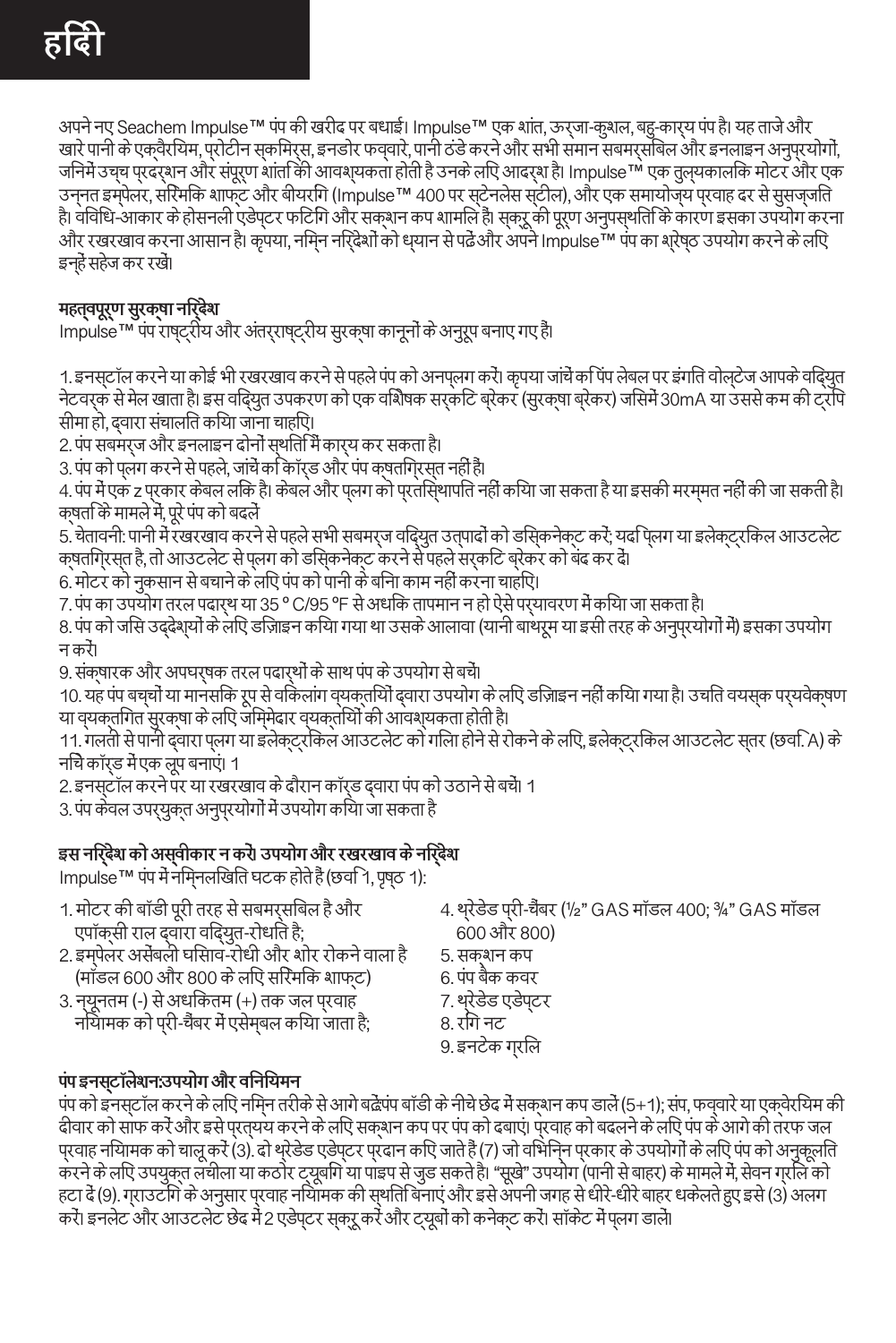**रखरखाव**  रखरखाव पंप के आवधिक रखरखाव के लिए, हमेशा पहले पंप को अनप्लग करें। फिर, आगे बढ़ें: प्री इनटेक ग्रिल (9), रिंग नट (8) और फोर श्स्डब पूरा-चमुंबर (4) का हटा द राटर (2) का हटा द जार इस ताज पाना क नाथ घा ला हमया। ठ-रागस का स्थाता का जाय करा<br>o-रगिस को कोई भी नुकसान, यहां तक कृष्ठिोटा सा हो, पंप प्रदर्शन को गंभीर रूप से खतरे में डाल सकता है। इस म की अनुशंसा की जाती है। जमा हुई सामग्री को हटाने के लिए नरम ब्रश का उपयोग करके, पानी के साथ प्रत्येक भाग को धो लें। फिर रिवर्स ऑर्डर में सब कुछ एसेम्बल करें।

**सीमित वारंटी**  "Seachem पंप के इम्पेलर जिसकी छह (6) महीने की अवधि के लिए गारंटी होती है को छोड़कर, मूल खरीद की तारीख से तीन (3) वर्ष की अवधि के लिए सामग्री और कारीगरी के दोषों के खिलाफ मूल खरीदार को इस उत्पाद की गारंटी देता है (नीचे दिए गए बहिष्करण देखें)। यह वारंटी केवल दोषपूर्ण उत्पाद की मरममत या परतसियापन (Seachem के वकिल्प पर) के लपि सीमति है और उत्पाद के<br>उपयोग से उत्पनन होने वाले एकवेरयिम जीवन, वयकतगित घोट, संपत्ता के नुकसान, या कृषता को कवर नहीं करती है। वारंट उपयाग स उत्त्पनन होन वाल एक्सरायम जावन, स्वक्लागत चाट, संपला क नुकसान, या क्शता का कवर नहां करता हा वारटा का मानच<br>करने के लपि आपको खरीद के मूल परमाण को बनाए रखना चाहपि! यहां कोई भी वारंटी लागू कानून दवारा सधापति कोई नयूनत seachem.com पर ऑनलाइन दायर किया जाएगा और जिसे दाखिल करने के समय खरीद का प्रमाण देना होगा। दावेदार को वारंटी या तकनीकी सेवा के लिए कोई भी उत्पाद भेजने से पहले फाइलिंग के समय "व्यापारिक वस्तु वापसी प्राधिकरण" प्राप्त करना होगा। क्रेता सेवा केंद्र या मरम्मत स्टेशन से और तक की शिपिंग लागत वहन करता है।

#### **बहिष्कार**

यह वारंटी निम्नलिखित को कवर नहीं करती है: \*दुर्घटना, दुरुपयोग, दुर्व्यवहार, उचित देखभाल की कमी, उत्पाद का उपयोग जो सामान्य या सामान्य के अलावा अन्य ह, असामान्य काम करन का स्थाता म पराजक्ट के उपयाग करने के पराणामस्वरूप नुकसान<br>या कोई अन्य असफलता जो सामगरी या कारीगरी दोष के परणिामस्वरूप नहीं है। \*Seachem या इसके नयिकत व्यक्तू कि अलावा कासा के देवारा छड़छाड़, या गड़बड़-या मरममत के पराणामसूवरूप नुकसान। \* मूल करता के अलावा कासा अन्य वयकता का उत्पाद<br>का हस्तातरणा \* उत्पाद को पैकेजगि मै नरि्दघि्ट नहीं की गई वदि्युत सेवा के अधीन करना; मूल क्रेता पर्यापत वदि्य करने के लिए जिम्मेदार

बहाषक्तुं नुकसान आर नाहात वास्टाया का सामा इस लामाटड वास्टा<br>मे दरि गए अनुसार आपका एकमात्रर और अननय उपाय उत्पाद की मरममत या परतसिषापन है। कंपनी कसिो भी वयकत या नहिति<br>वास्टी या शरतो के उल्लंघन के लपि आकसमकि और परणिामी नुकसा या व्यापारिक योग्यता, व्यापारिक गुणवत्ता, किसी विशेष उद्देश्य के लिए फिटनेस, या इस उत्पाद के संबंध में संतोषजनक गुणवत्ता की शर्तें शामिल हैं। यह लेखन इस विषय के संबंध में पक्षकारों के संपूर्ण वारंटी समझौते का गठन करता है, जब तक कि Seachem द्वारा हस्ताक्षरित लिखित में कोई छूट या संशोधन मान्य नहीं होगा। इसमें निहित कोई भी वारंटी एक वर्ष या आपके अधिकार क्षेत्र के कानून द्वारा अनुमत सबसे कम अवधि तक सीमित है।

### **अपने उत्पाद की गारंटी 5 साल के लिए कैसे प्राप्त करें उस बारें में अधिक जानें**

हमारी सेवा और हमारे ग्राहकों की संतुष्टि में सुधार करने के लिए, Seachem हमारी वेबसाइट www.seachem.com पर आपके उत्पाद को पंजीकृत करके वारंटी में 2 साल का विस्तार (कुल 5 वर्ष) जोड़ने की संभावना प्रदान करता है। फॉर्म भरें और उत्पाद की खरीद रसीद अपलोड करें। अपने सभी डेटा को सही ढंग से सम्मिलित करने के बाद, वारंटी एक्सटेंशन अनुरोध पूरा करें।

#### **ध्यान दें!**

चूना पत्थर के जमा हान आर घटका के प्राकृताक घासाव के कारण पंप समय के साथ शार कर सकता है। यह पंप के कार्*य का प्*रभावात<br>नहीं करता है। इस मामले में, हम अनुशंसा करते हैं क**िआप सरिमकि शाफ्**ट (L) को बदल दें।